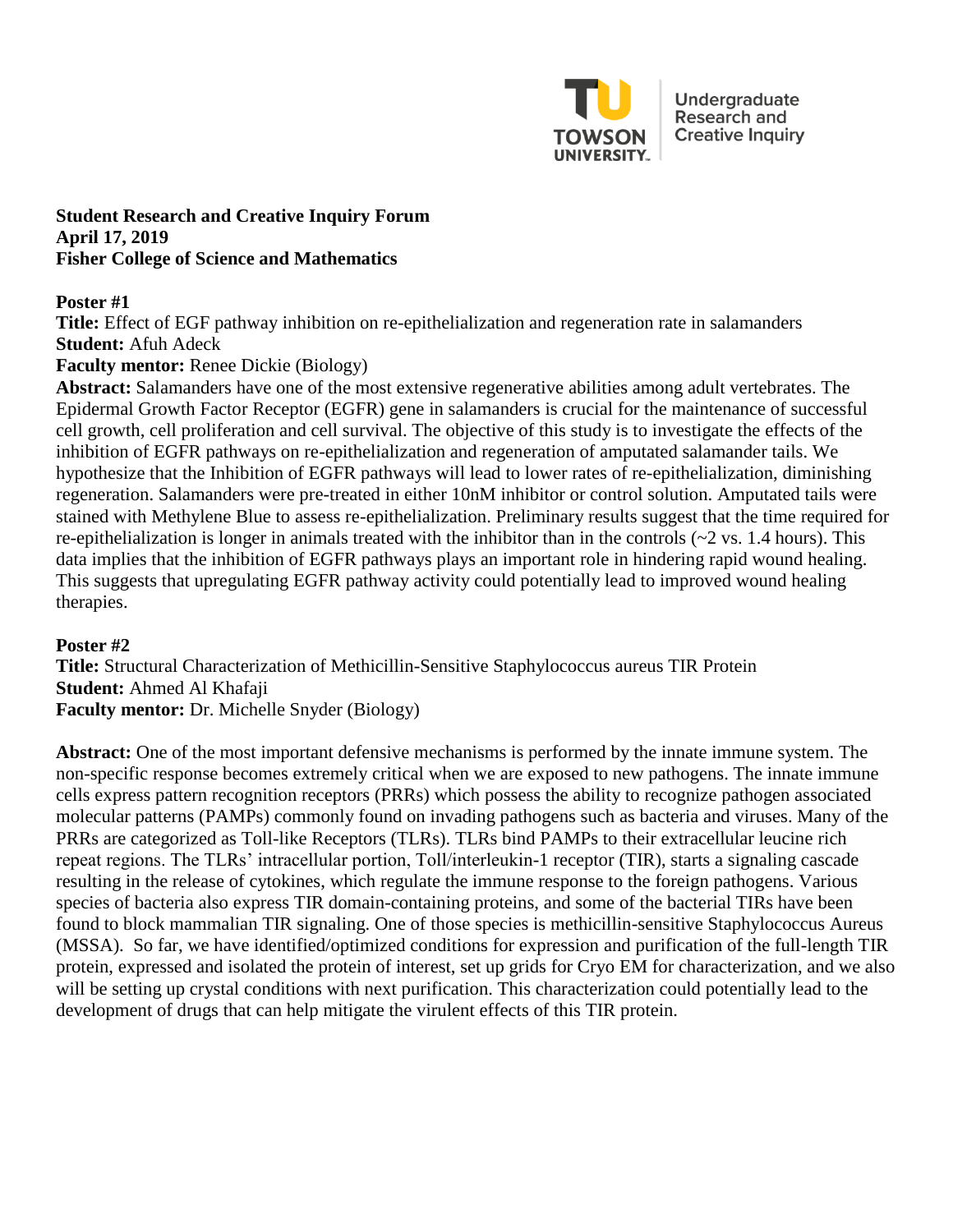**Title:** Plant Collection in the NE U.S Urban Corridor: the MAM Project and it's Role in Understanding Change in Plant Communities

**Students:** Mya Bass, Abigail Gaffar, Milan Patterson, **Faculty mentor:** David Hearn (Biological Sciences)

**Abstract:** Plant sciences are essential for human life. Within the past decade, the National Science Foundation (NSF) – supported initiatives that have made hundreds of millions of digital plant images and collection data available online for a global audience. The NSF-funded Mid- Atlantic Megalopolis Project is digitizing nearly one million plant specimens from the mid-Northeastern US whose collections date as far back as the early 1800s. The project includes thirteen institutions, including Towson University. At Towson University, we are imaging and transcribing collection data from nearly 55,000 plant specimens. Each specimen is labeled with the origin of collection, date of collection, species name and description of plant. Here, we present the protocol to standardize the digitization efforts across these institutions, and we report on the status of this effort and its applications to research. These images and data can be utilized to investigate phenotypical differences in species by location and urbanization's impact on the environment, they can help understand the impacts of climate change, and they can help to understand biological invasions. The information collected during this project will help better understand urban ecology and such efforts may make it possible to predict and diminish impacts of climate change.

# **Poster #4**

**Title:** Investigating Human Cytomegalovirus G-Protein Coupled Receptor Homologue US27's Role in Autophagy

**Students:** Soumia Bekka, Jessica Caple

**Faculty mentor:** Barry Margulies (Department of Biological Sciences)

**Abstract:** Human cytomegalovirus (HCMV) infections are characterized by deafness, blindness and sometimes death. HCMV has a seroprevalence ranging from 50-70% in the United States.

However, seroprevalence of HCMV can reach almost 100% in lower socioeconomic areas. Previous research completed in the TU Herpes Virus Lab examined the binding partners of the

HCMV G protein coupled encoded by US27. This research successfully identified gamma-aminobutyric acid receptor-associated protein (GABARAP) as a host protein that binds

specifically to pUS27. GABARAP plays an integral role in the autophagy pathway and is critical for successful autophagy. We hypothesize that the aforementioned binding interactions between pUS27 and GABARAP inhibit autophagy after an HCMV infection. To address this idea, a recovery assay will be performed. siRNA interference will be used to downregulate host

autophagy proteins LC3 and Atg12p. Then wild-type HCMV and a pUS27 knock out strain of HCMV will be allowed to infect these inhibited cells; we will determine the relative effect of

pUS27's contribution to infection by comparing GFP expression, a surrogate for virus replication. Understanding the role pUS27 in autophagy during HCMV infections may confirm pUS27's potential as a target in developing new antiviral interventions.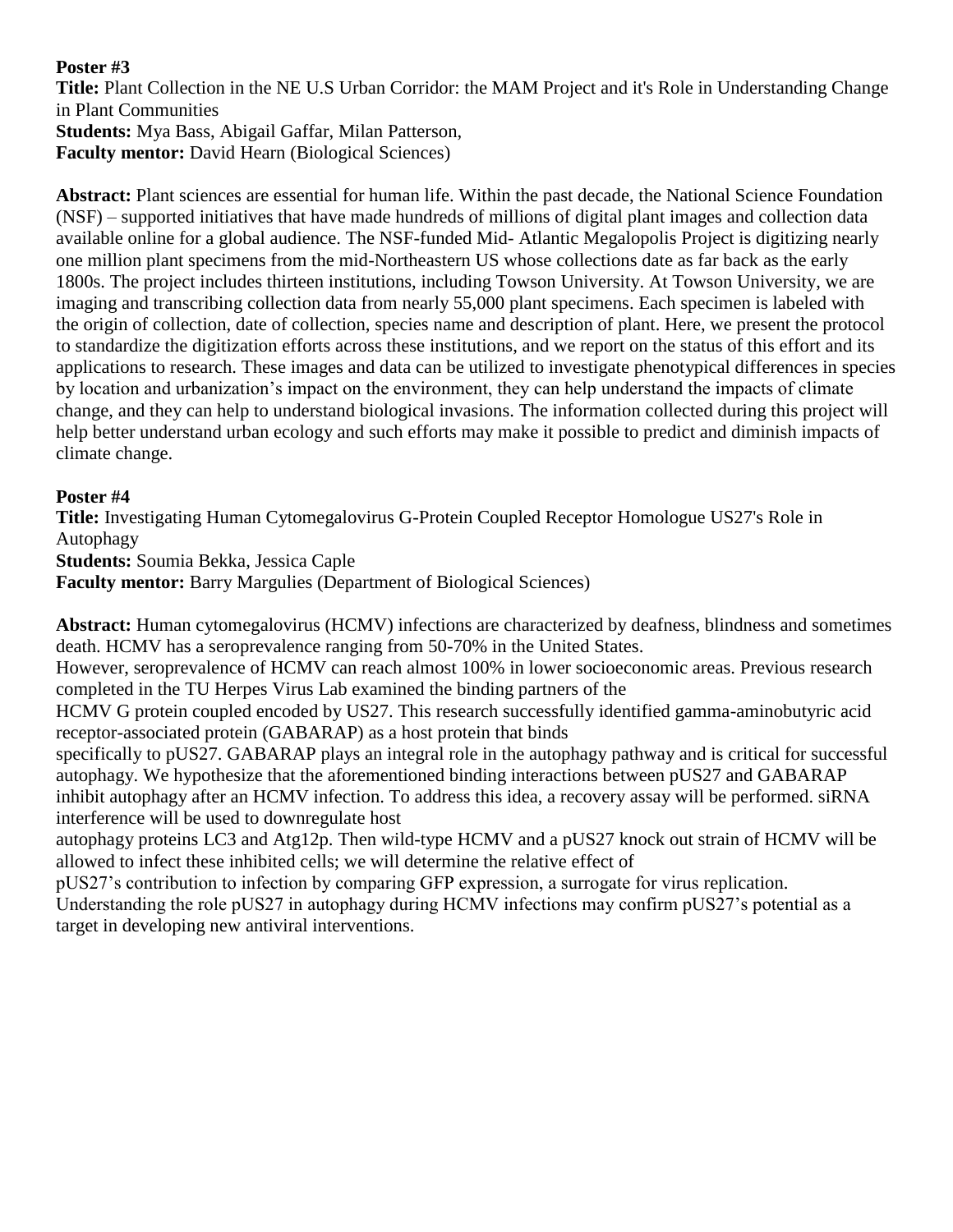### **Poster #5 Title:** DEVELOPMENT OF A MITOCHONDRIAL DNA ASSAY FOR SNP SCREENING USING PCR HIGH-RESOLUTION MELT CURVES **Student:** Allison Bender **Faculty mentor:** Kelly M. Elkins (Chemistry)

**Abstract:** The objective of this study was to develop a mitochondrial DNA (mtDNA) assay for single nucleotide polymorphism (SNP) screening using polymerase chain reaction (PCR) coupled with high-resolution melt (HRM) analysis. This method is less costly and time consuming than previous methods, such as post-PCR capillary and gel electrophoreses. Mitochondrial DNA (mtDNA) is found on a small, circular chromosome within the mitochondria, and is less likely to degrade when compared to nuclear DNA due to its smaller size. This is ideal for rapid screening where nuclear DNA is too degraded, such as cold cases, natural disaster cases, and instances involving only teeth or bone remains. Three SNPs (73, 7028, and 16519) of high frequency have been optimized to show differentiation in PCR HRM using a GC tag on one primer of each set. Further development will occur by centrifuging DNA standards with a microcon prior to PCR to isolate the mtDNA from the nuclear DNA, and eliminate any interference due to similarities between chromosomes in the nuclear DNA and sections of the mtDNA.

### **Poster #6**

**Title:** Investigating the Sequence Flexibility of Small Proteins in the Escherichia coli CydABX Cytochrome Oxidase Complex **Students:** John Biondo, John Biondo, Bradley Stansbury **Faculty mentor:** Dr. Matthew Hemm (Biology)

**Abstract:** The small protein (SP), CydX, is a member of a cytochrome bd oxidase protein complex, and is important for bacteria under stress and low oxygen conditions. Although CydX is essential for the operation of the oxidase complex and the amino acid sequence is conserved across many species, we have found that the protein is highly resilient to mutations. Previous work in the lab has shown that every amino acid in the protein can be mutated while retaining complex functionality. Because of this phenotypic resilience to mutations, we are testing if CydX can be replaced by other small proteins of similar size and conformation. If these proteins cannot functionally replace CydX, we are also performing selection screens for mutant versions of the new small protein that can function as CydX in the complex. By characterizing the mutability of CydX through removal and replacement by another SP, our lab may be able to shed light on how small proteins evolve and interact with other complexes.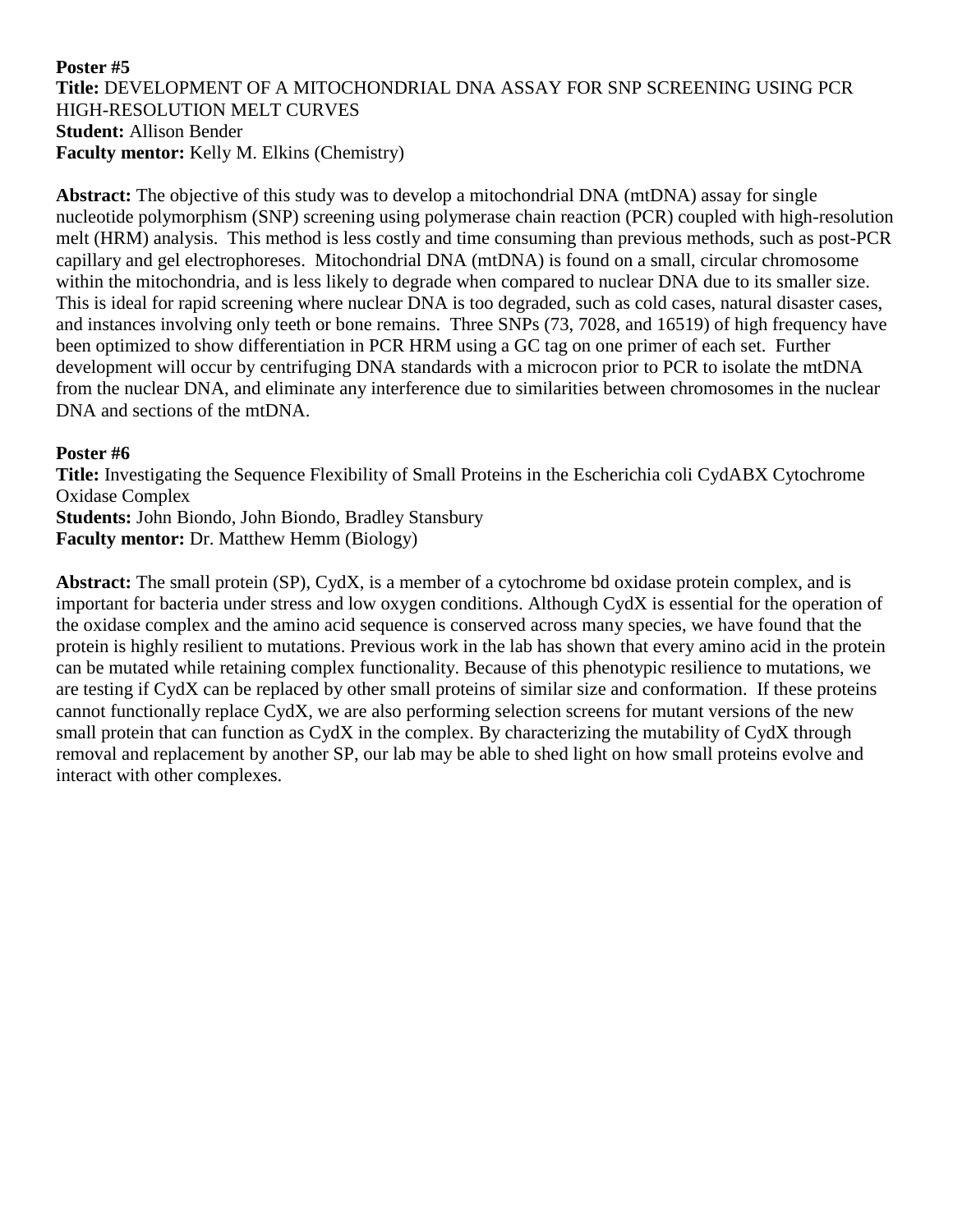**Title:** Analysis of potential short open reading frames in Escherichia coli **Students:** Maxwell Blount, Su Song, Elsa Tlapechco, Aissata Diallo, Jack Pierce, Kathleen Mulville, Steven Oktavianus, John Biondo, Tamara Persad **Faculty mentor:** Cheryl Warren (Biology)

**Abstract:** Previous work in multiple organisms has shown that very small proteins (<75 amino acids) have important cellular functions. Small proteins, however, are difficult to isolate and characterize. The E. coli genome contains many short open reading frames (sORFs) that may encode small proteins, but not many of them are expressed. In order to identify new small proteins, our lab is testing sORFs for expression through bioinformatic analysis, recombinant tagging, and biochemical methods. Potential sORFs were analyzed using bioinformatic tools such as NCBI conserved domain, NCBI microbial blasts, and ClustalW to test for likelihood of expression. To test for expression of the predicted small proteins, an SPA epitope tag was introduced into E. coli cells and recombined before the stop codon of each sORF. Correct integration is being confirmed by flanking primer PCR and DNA sequencing. Western blot assays will be performed on cell lysates at stationary and exponential phases to determine whether the short proteins are expressed. Further identification of novel small proteins will not only help in understanding cellular mechanisms, but these tests will help increase the accuracy of future sORF prediction.

# **Poster #8**

**Title:** The Effect of Anti-angiogenesis on Tissue Regeneration **Student:** Luke Bollinger **Faculty mentor:** Renee Dickie (Biological Sciences)

**Abstract:** Vatalanib, a small molecule that works to prevent the formation of new blood vessels, is used in this experiment to track blood vessel formation in developing tissue of axolotl salamanders. This species of salamanders is known for its remarkable capability to regenerate severed limbs or tails, making them the ideal organism to test for regenerative abilities in the absence of angiogenesis. It is unclear whether or not decreased angiogenesis has an effect on the proliferative or maturation phase or tissue outgrowth. Here we show the relationship between lack of vascularization and tissue outgrowth in terms of rate and quality of the regenerated tail. This study demonstrates the low need of vascularization in early tissue growth. This gives a better understanding of the role of blood vessel formation on tissue renewal, especially in a major regenerative species.

### **Poster #9**

**Title:** Statistical Analysis of Donor Data for Baltimore Humane Society **Student:** Kristian Brown **Faculty mentor:** Alexei Kolesnikov (Mathematics)

**Abstract:** The Baltimore Humane Society is interested in increasing the total amount in donations they receive each year. Research involving their current donor database and donation totals is being conducted to help them achieve this goal. Part of this research includes conducting a statistical analysis to calculate and assign a numerical "value" to the organization's fundraising campaign. A t-test and a linear regression model is used to determine the relationship between the timing of fundraising events and the organizations monthly donation totals. This analysis allows the organization to see which fundraising initiatives bring in the most donations. It also shows how the increase in donations as a result of fundraising events impact the months following the event.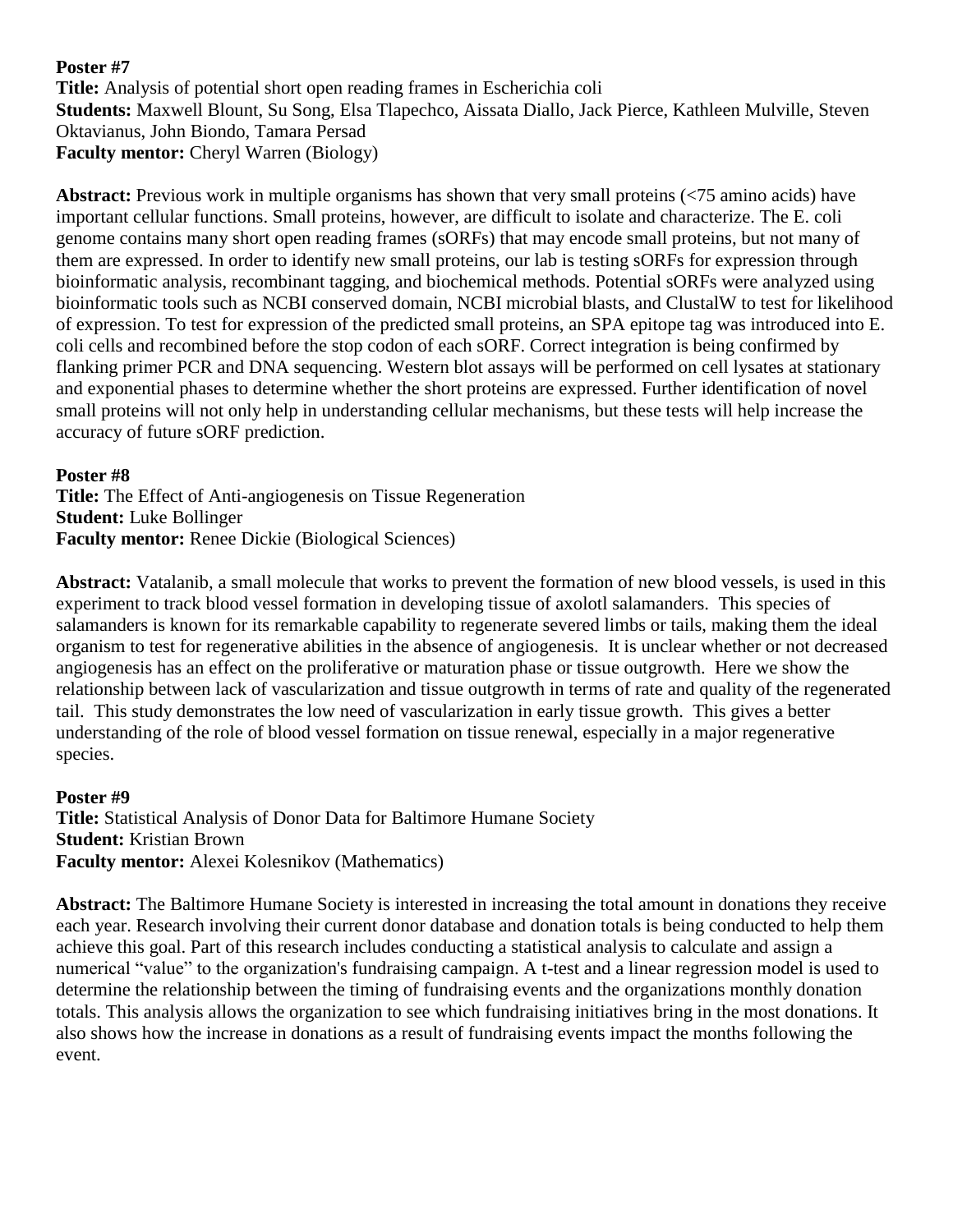**Poster #10 Title:** Molecular Characterization of Enterococci Sources in the Anne Arundel County Region **Student:** Jason Burkholder **Faculty mentor:** Vanessa Beauchamp (Biological Science)

**Abstract:** Enterococci have been historically characterized as non-harmful, but over the past decade the emergence of hospital-associated enterococcus infections carrying antibiotic resistances, and the movement of similar strains into the community have increased significantly. A reliable and cost-effective method to identify the species of origin for enterococci-contaminated local rivers and tributaries is essential in preventing contamination and decreasing the risk to human health. In this study, human, canine, and bird fecal DNA samples were analyzed with primer sets previously designed to amplify targets specific to enterococcal species with the goal of identifying the specific fecal source.

**Poster #11 Title:** An Examination of Aerobic Fitness Changes Following Exercise Training in Adults With and Without Sleep Apnea **Student:** Callie Cromer **Faculty mentor:** Dr. Dobroseilski (Kinesiology)

**Abstract:** An Examination of Aerobic Fitness Changes Following Exercise Training in Adults With and Without Sleep Apnea

Obstructive sleep apnea (OSA) has numerous detrimental effects on cardiometabolic function that may negatively impact aerobic fitness capacity. PURPOSE: Examine the effects of exercise training on maximum oxygen uptake (VO2max) in those with and without OSA. METHODS: Participants underwent overnight polysomnography (PSG) to determine the presence and severity of OSA, as defined by apnea-hypopnea index (AHI). VO2max was assessed on a treadmill before and upon completion of a 6 week (3 sessions/wk; 1 hr/session) exercise training program. RESULTS: Forty six (BMI: 33.3+4.2 kg/m2; 24 men: 22 women) adults completed the study. At baseline, adults with no or mild OSA (-OSA) were younger than adults with moderate to severe OSA (+OSA) (-OSA: 49+ 8 years vs. +OSA: 54+9 years, p=0.04), yet no differences in BMI or VO2max were observed. The change in VO2max following exercise training did not differ according to OSA status (-OSA: 2.2+3.9 ml/kg/min vs. +OSA: 2.6+3.9 ml/kg/min, p=0.7) CONCLUSION: These data suggest that exercise induced improvements in aerobic fitness capacity are not attenuated in adults who suffer from moderate to severe OSA.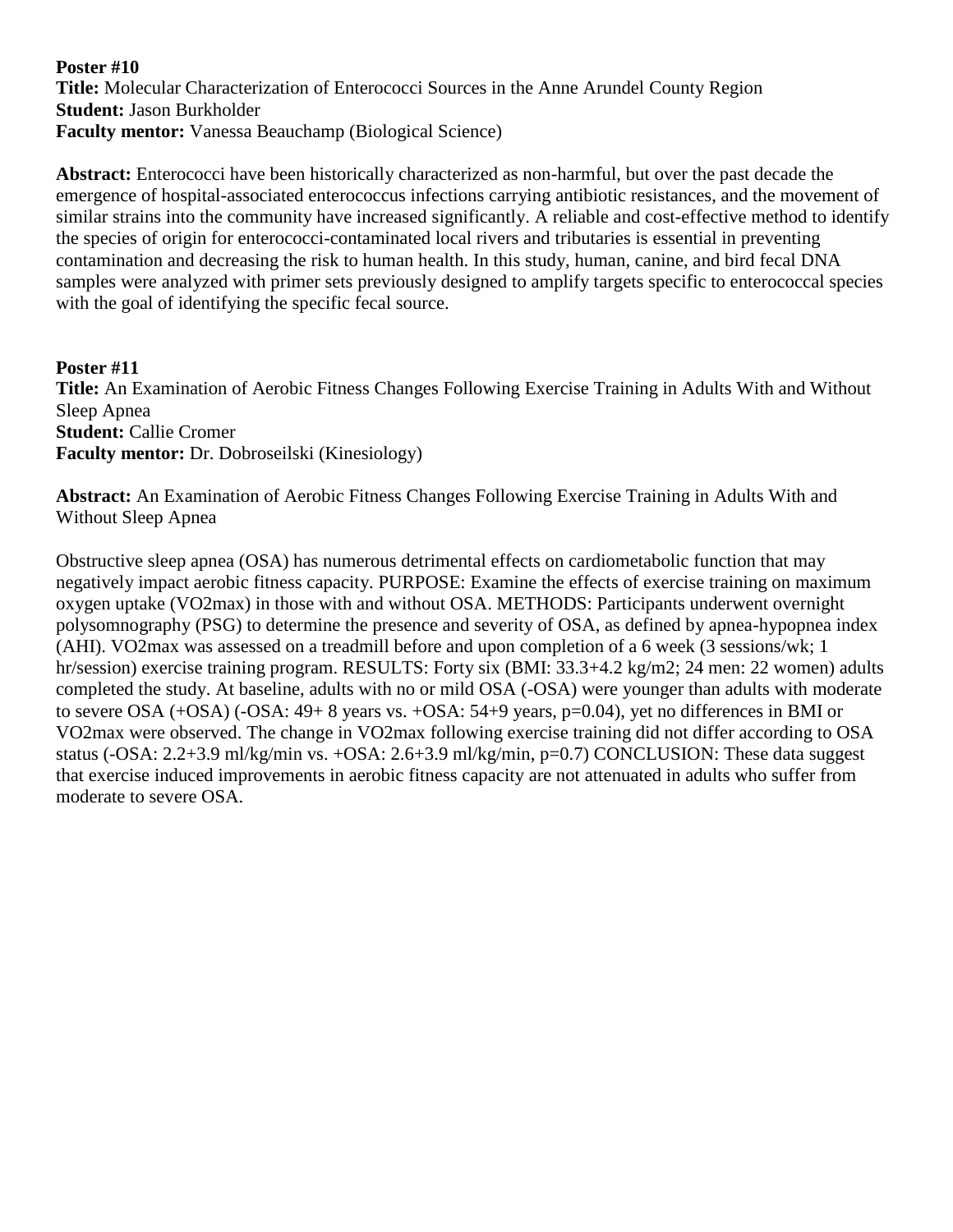**Title:** What Do Crickets Smell?: Do Dead Odors from Conspecifics Elicit Attraction or Rejection? **Students:** Tsion Demissie, Tsion Demissie, Milka Teklemichael, Heaven Woldemariam **Faculty mentor:** Dr.Vonnie Shields (Biological Sciences Department)

**Abstract:** Olfaction is a necessary component of animal physiology. Many animals use their sense of smell for oviposition, mating, and finding food. The insect's olfactory system is an important model in neuroscience for addressing how animals detect, encode, and process olfactory stimuli. Most insects have long paired multisegmented antennae which allow them to detect odorants through various types of sensory organs. The house cricket, Acheta domesticus, is an omnivorous scavenger. Cricket antennae are important mechanosensory and chemosensory organs used to detect touch, smell, and taste information. The house cricket can contaminate foods with their feces. This raises concerns about foodborne illnesses associated with microbial pathogens creating health concerns. The aim of this study was to determine if odors collected from dead crickets elicited positive or negative anemotaxis using a Y-tube bioassay. We hypothesized that odors collected from dead crickets would elicit significant positive anemotaxis and may signal the presence of food. We further hypothesized that male and female crickets tested with dead cricket odors from 24h, 48h, 72h, and 168h would display significant differences in positive anemotaxis. The overall goal of this study will be useful in suggesting possible odorant lures to trap these insects and prevent food contamination.

### **Poster #13**

**Title:** Does the Reappearance of a Dorsal Fin in the Black Ghost Knifefish (Apteronotus albifrons) Affect Swimming Kinematics? **Student:** Mary Eisinger **Faculty mentor:** Christopher Oufiero (Biological Sciences)

**Abstract:** Apteronotus albifrons, or the black ghost knife fish, is known for its ribbon-like motion of the anal fin during swimming. While these fish possess an elongated anal fin for locomotion, they completely lack a dorsal fin. However, due to inbreeding or relaxed selection, a mutant strain of A. albifrons exhibits an elongated dorsal fin. The presence of the dorsal fin mutation allows for the opportunity to study the effects of the dorsal fin on gymnotiform swimming. This dorsal fin is unique because it does not function like a normal fin; the fish can not control the fin. After using  $\mu$ CT scans to display the internal morphology of the dorsal fin, the results showed that the mutant knifefish regained both the individual fin rays and fin ray supports as seen in the fully functional anal fin. The objective of this project was to determine the effect of the presence of a dorsal fin on swimming. Could the dorsal fin possibly create an advantage in the swimming ability of the knife fish? It was hypothesized that this mutation would not affect normal swimming. Therefore, I compared the routine swimming kinematics between A. albifrons with and without a dorsal fin.

### **Poster #14**

**Title:** Effect of Climate Change on Spring Ephemeral Flowering **Student:** Derick Ekekwe, David Hearn **Faculty mentor:** Larry Wimmers (Biology)

**Abstract:** Global climate change has increased global temperatures by an average of 0.8 degrees centigrade in the past 140 years. This change has been correlated to numerous biological indices including the northern range expansion of many plants an animals. We are investigating whether or not warming is correlated to earlier flowering. This is important due to the interactions among pollinators and flowering plants. Plants and their pollinators are co-evolved. If plants flower earlier, the pollinators may not be active yet affecting both pollination and the ability of the pollinators to obtain food. To test this hypothesis we are identifying flowering dates of spring ephemerals over the past century. Flowering dates are determined by the date of collection of herbaria samples with flowers recorded in the iDigBio database. We chose spring ephemerals because they have a very short flowering period. Thus, their collection date is a good estimate of their first flowering date for any given year.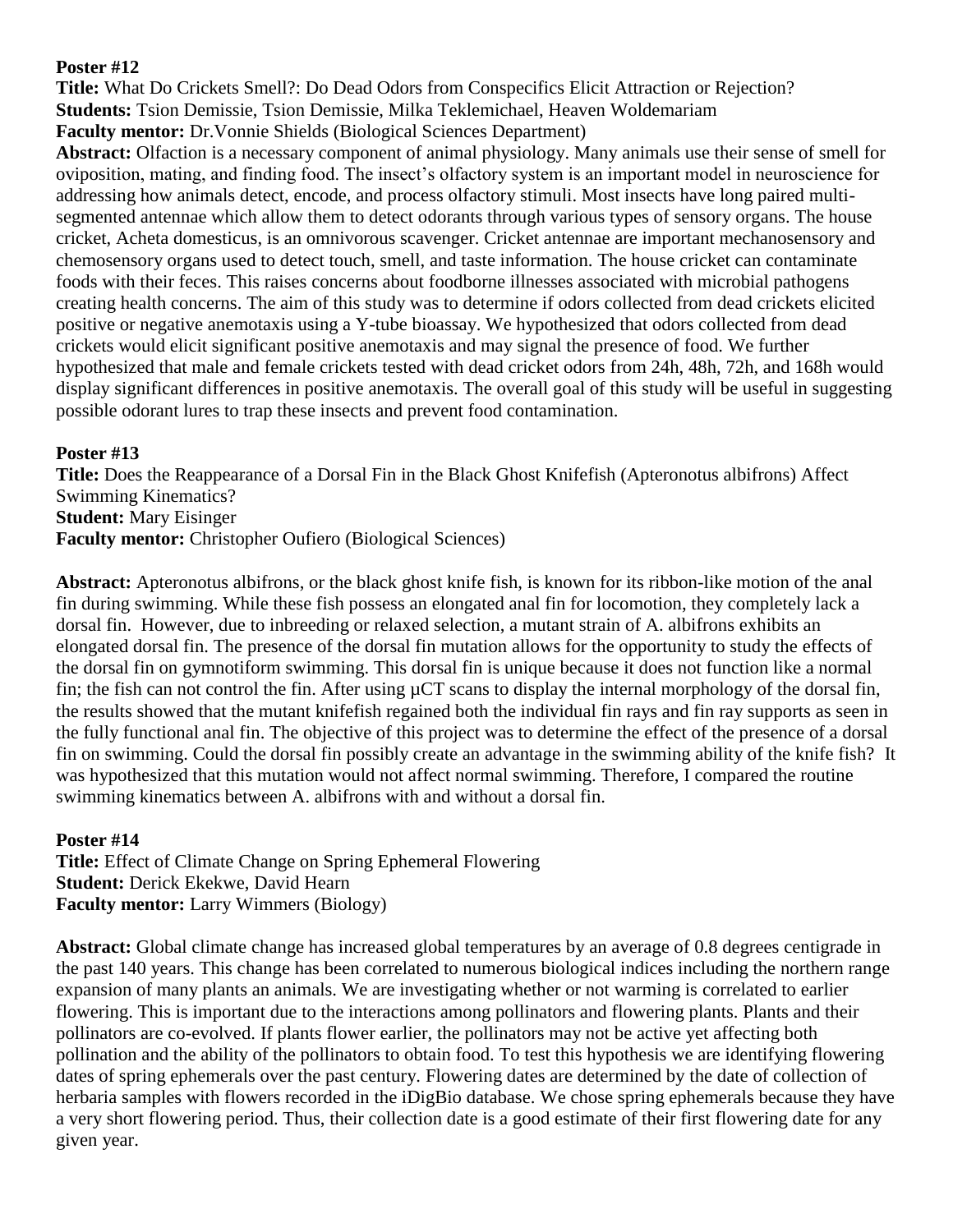**Title:** Development of An Anti-Herpetic, Contraceptive Ring **Students:** Amanda Evans, Jennifer Suon jsuon2@students.towson.edu **Faculty mentor:** Barry Margulies (Biological Sciences)

**Abstract:** Herpes simplex virus 1 and 2 (HSV-1, HSV-2) can cause primary and recurrent outbreaks of genital and oral lesions. To treat genital outbreaks, we have developed a matrix-based, intravaginal ring capable of releasing therapeutic amounts of antiherpetic drug for a 30-day period. Our rings are composed of poly (ethylene co-vinyl acetate) (EVA) and the anti-herpetic drug acyclovir (ACV). Through previous in vitro trials, our rings showed effective prophylaxis and consistent therapeutic release of drug over a 30-day period. We are now testing two modified versions of our rings: a triple antiherpetic drug version and a contraceptive plus antiherpetic version. Triple drug combination therapy with ACV and two antiherpetic other drugs (cidofovir and amenamivir) can reduce the chance of viral resistance to treatment. And although a contraceptive intravaginal ring is on the market today, it has only that single activity; we are incorporating a synthetic progesterone, levonorgestrel, into our current ACV-containing rings to act as the contraceptive component. Eventually, we would like to incorporate more antiviral drugs to prevent a wider range of diseases.

### **Poster #16**

**Title:** Associated Absorbers and Galaxies in the Sloan Digital Sky Survey **Student:** Elizabeth Fletcher **Faculty mentor:** Dr. Jennifer Scott (Department of Physics, Astronomy & Geosciences)

**Abstract:** We present the results of 44 low redshift quasars  $(0.06 < z < 0.85)$  observed with the Cosmic Origins Spectrograph on the Hubble Space Telescope that lie within the footprint of the Sloan Digital Sky Survey. We use photometric data of galaxies from the SDSS DR12 to match galaxies with absorption systems of a similar redshift. Within this data set of quasars, we focused upon associated absorbers. An associated absorber is loosely defined as an absorption system with a velocity separation of less than 5,000 km/s of its background quasar. We will compare the COS sample of possible associated absorber-galaxy pairs to the known anticorrelation between absorber equivalent width and galaxy impact parameter. We will investigate trends with quasar luminosity in this sample and in a control sample of possible non-associated absorber-galaxy pairs in order to examine the galaxy proximity effect.

### **Poster #17**

**Title:** A Dietary Study of a Maryland Population of Northern Map Turtles (Graptemys geographica) Upriver of the Conowingo Hydroelectric Dam **Student:** Matthew Gacheny **Faculty mentor:** Dr. Richard Seigel (Biological Sciences)

**Abstract:** The Northern Map Turtle is a freshwater turtle species that inhabits rivers and lakes in North America. It is a Maryland state endangered species with multiple threats to populations across its range. The species mainly consumes snails and clams and has been shown to consume invasive mollusks as well. This work characterizes what these turtles are preying upon directly upriver of the Conowingo Hydroelectric Dam, giving needed insight into the little understood feeding ecology of this species, as well as the poorly understood effect of hydrologic alteration on local biota. This characterization is compared to another dietary analysis of the same species downriver of the dam. Turtles were captured and held overnight in plastic bins in the Port Deposit Tomes Gas House Visitor Center and Northern Map Turtle Research Center for dietary material collection. Turtles were then released at site of capture. Dietary items were sorted and analyzed for relative importance of dietary items. Principle diet items were the invasive Zebra Mussel and Japanese/Chinese Mystery Snail, with colonial animals being a notable diet item as well. This contrasts with the previous downstream analysis, implicating an effect on the feeding ecology of these turtles due to the dam.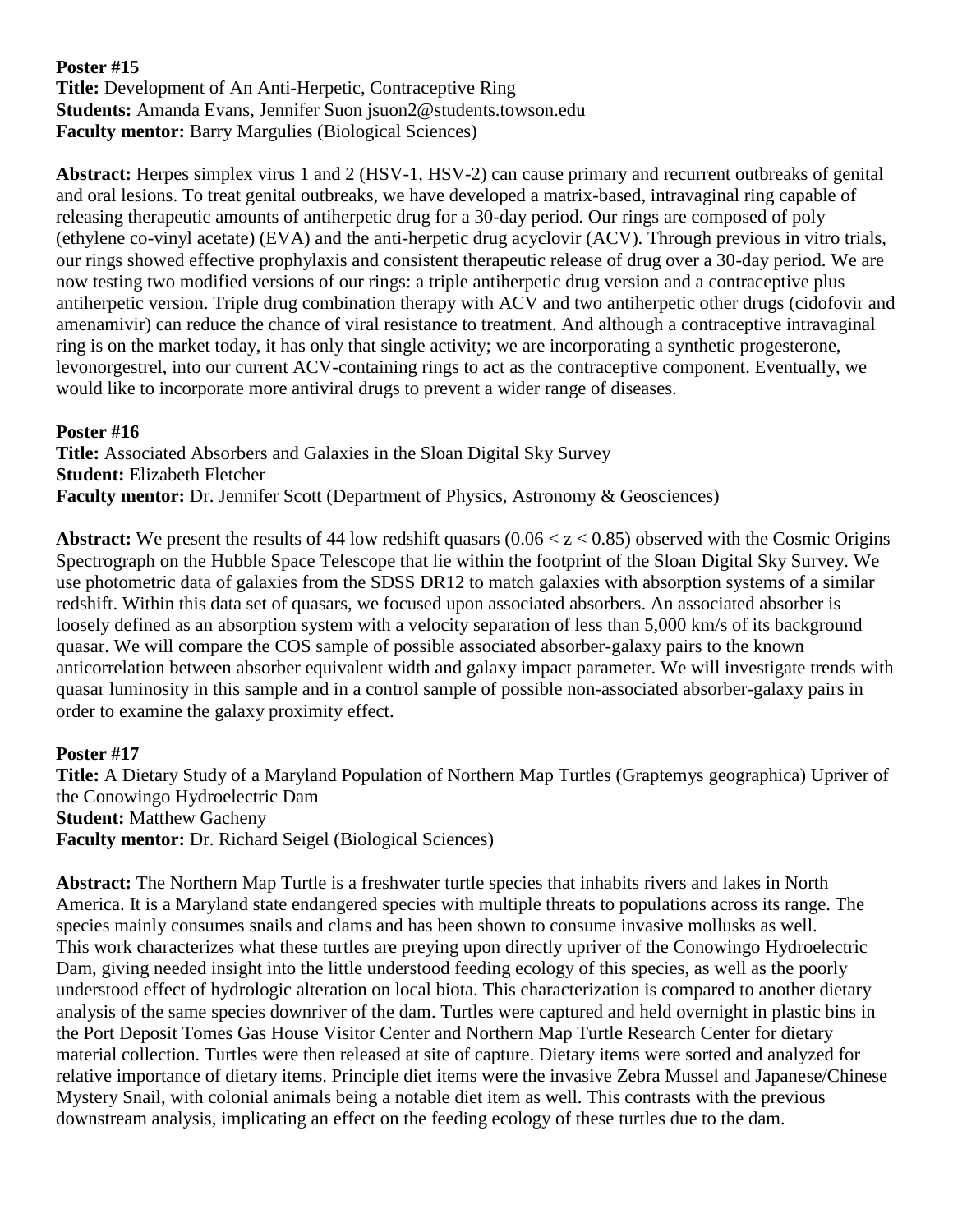**Title:** Development of HPLC-UV and UPLC-MS Methods for Simultaneous Quantification of Multiple Anti-Herpetic Drugs **Student:** Nicholas Giannasca **Faculty mentor:** Barry Margulies (Biology)

**Abstract:** Microbial resistance to anti-microbial therapies such as antibiotics or anti-viral drugs has become a large concern in biomedical research. Microbes that develop resistance to widely-used treatments can cause serious untreatable morbidity and mortality in humans. Combination drug therapy has been shown to reduce the overall chance of microbial mutation that leads to multi-drug resistance when compared to single-drug treatments. Three readily available anti-herpetic drugs acyclovir (ACV), cidofovir (CDV), and amenamevir (AMV) are being investigated in combination therapy against primary infections caused by herpes simplex virus-1 (HSV-1) and HSV-2 and outbreaks caused by latent infections associated with these viruses. To quantify these drugs in solutions such as plasma or water, a high-performance liquid chromatography and UV spectrophotometry (HPLC-UV) method of analysis was developed. The method was then adapted for more specific analysis and quantification of the drugs via ultra-performance liquid chromatography and mass spectrometry (UPLC-MS). The outlined method can confidently quantify all three drugs in solution alongside an internal standard, ganciclovir (GCV), that can be used to account for lost drug during sample preparation techniques. These methods allow for the quantification of unknown amounts of drug in solution which can be applied when developing therapeutic dosages and controlled-release technologies.

### **Poster #19**

**Title:** Female Ordination in the Catholic Church **Student:** Kaitlyn Griffin **Faculty mentor:** Kate Wilkinson (Women and Gender Studies)

**Abstract:** Since the earliest days of the organized Catholic Church, women have been prevented from attaining the same religious roles as men, even though they were as equally instrumental in the formation of the new religion both during Jesus' ministry and after his death. Over the past 100 years there have been increased efforts by specific churches and international organizations to convince the Vatican to change this rule and allow the priesthood to be open to anyone who feels a calling. The leaders of the Catholic Church have consistently said no and have released a number of letters explaining their reasoning. Their explanations are weak, however, and based off flawed interpretation of ancient evidence. Through using the same sources they use, I will give responses to their arguments and show both how female priests is allowed within the central tenants of the religion and how it would benefit the church.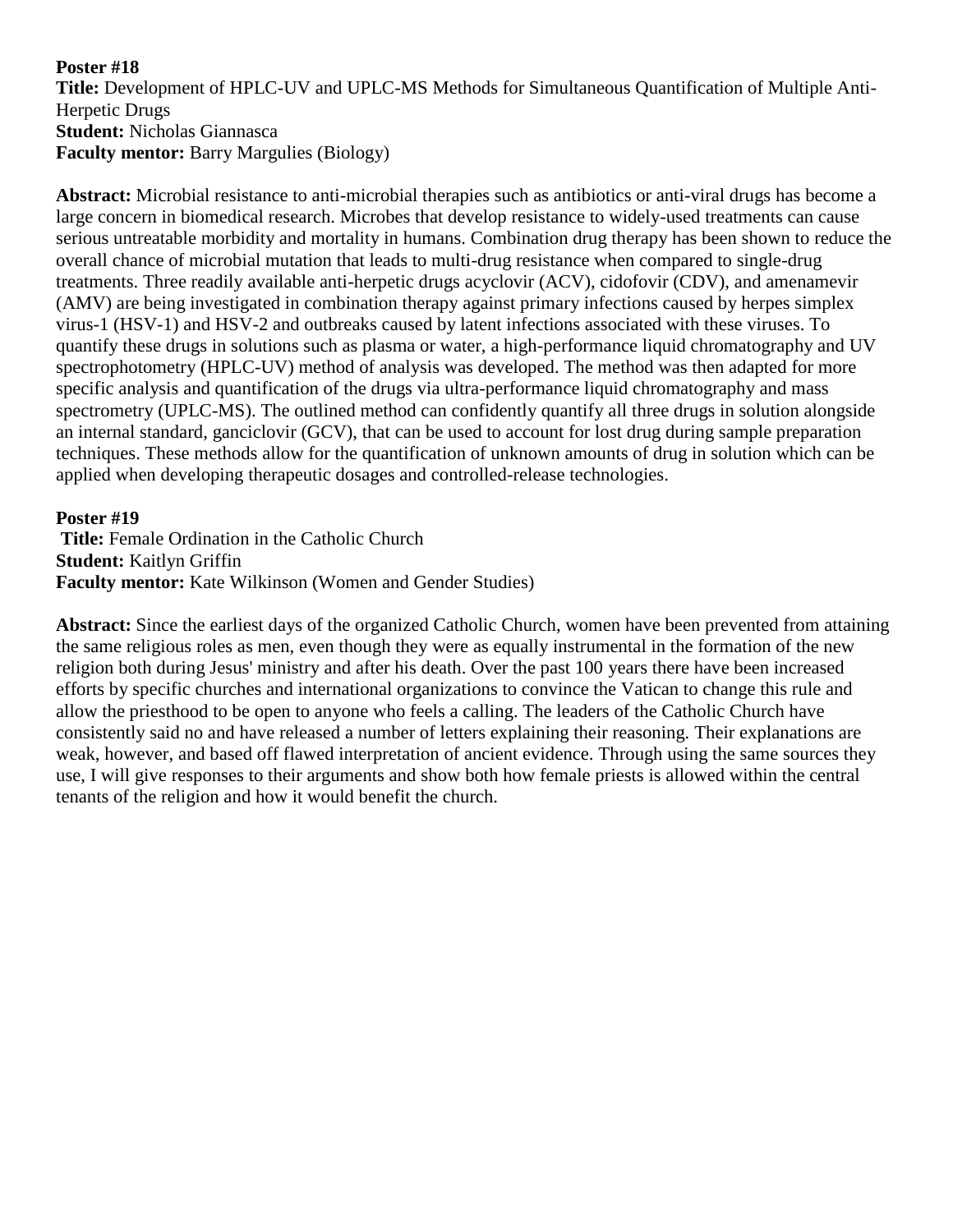**Title:** Single-Molecule Investigations of Molecular Partitioning into Poly (ethylene Oxide) Films **Student:** Priyansh Gujarati Gujarati **Faculty mentor:** Tran-Ba, Khanh-Hoa (Chemistry)

**Abstract:** Molecular partitioning has been commonly studied in the past using conventional methods including the shake-flask method and liquid chromatography. These techniques work well when the molecules (analyte) exhibit a significant solubility in both phases but will fail when the analyte's solubility in one of the phases is very low  $(< 0.01$ ). Here, we propose to studypartitioning using single-molecule tracking (SMT), that can be used to measure extremely small

partition coefficients (P &It; 10 -8) using home-built widefield fluorescence microscope in our lab. Our method is based on monitoring the partitioning of analyte molecules; sulfurrhodamine B dye (SRB). Concentration of dye in ethanol (C EtOH)  $\sim$  100 nM. Partitioning from an ethanolic buffer solution into a condensed phase (polyethylene oxide, PEO) will be investigated. The partition coefficient will be measured by tracking the number of SRB present in PEO, calculating its local concentration (C PEO ) and determine the local partition coefficient using logP  $=$  log[C PEO /C EtOH ]. We will study the impact of the polymer swelling on the partitioning behavior of SRB by varying the water or chloroform or THF (good solvents for PEO) content in a series of ethanolic solutions.

# **Poster #21**

**Title:** Absorption Characteristics of Ions in the Circumgalactic Medium

**Student:** Colin Hamill

**Faculty mentor:** Jennifer Scott (Physics, Astronomy, and Geosciences)

**Abstract:** We extend the results of a study of 44 low redshift quasars  $(0.06 < z < 0.85)$  observed by the Cosmic Origins Spectrograph on the Hubble Space Telescope that lie within the Sloan Digital Sky Survey. We have used galaxy photometric data from SDSS Data Release 12, along with the known anticorrelation between Lyman alpha absorption equivalent width and galaxy impact parameter for absorber-galaxy pairs, to identify the most probable galaxy matches to absorbers in the spectroscopic dataset. We compare our results to confirmed galaxy absorbers from the published literature and to the equivalent width – impact relationships for a variety of ions in the circumgalactic medium. We explore modifications to our matching algorithm to improve its accuracy.

### **Poster #22**

**Title:** Get Outta My Swamp! Shrek Helps Students Master Optimization **Students:** Gabriella Harris, Rachel Schmitz, rschmi9@students.towson.edu **Faculty mentor:** Dr. Gail Kaplan (Mathematics)

**Abstract:** Using our knowledge of AP Calculus and Inquiry-based learning, we created and implemented an engaging, Shrek-themed lesson on the topic of optimization. This is an engaging, Shrek-themed, studentcentered activity about interpreting minima and maxima. This project has been successfully implemented in high school and college-level calculus courses.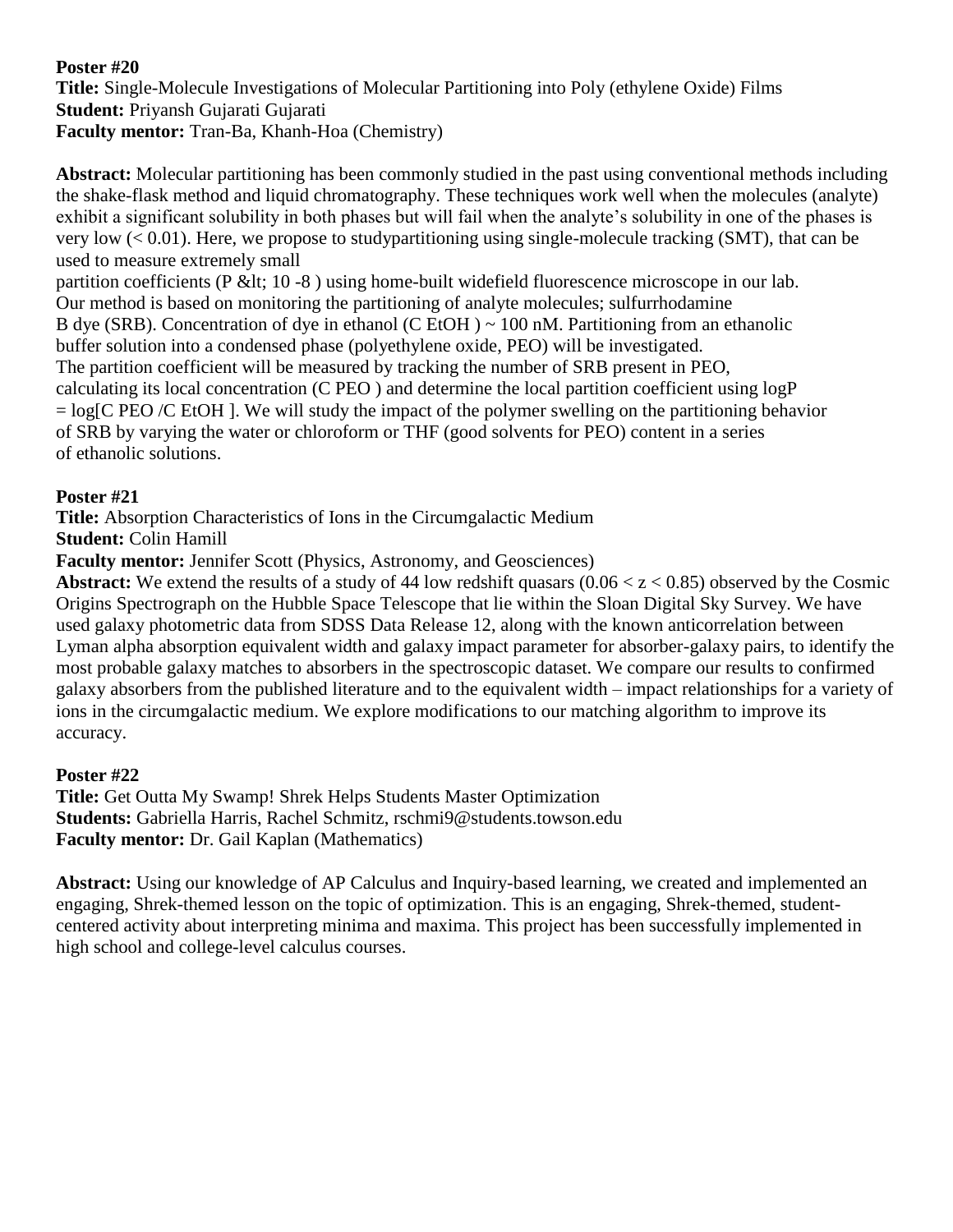**Poster #23 Title:** A Data Pipeline for the Minor Planet Center **Student:** Saneyda Hernandez **Faculty mentor:** Dr. Scott (PAGS)

**Abstract:** We present a software pipeline for automatic preparation of image data for submission to the International Astronomical Union's Minor Planet Center. The pipeline draws upon existing software tools, and will allow users to characterize digital images to the astrometric and photometric standards of the MPC. The pipeline is part of a larger project aiming to broaden user input to the MPC by providing efficient, automated, web-based user support for a wide range of observational data.

#### **Poster #25**

**Title:** Synthesis and Optical Properties of Gold Nanoparticles using Anthracenethiol Ligand **Student:** Brianna Hutson **Faculty mentor:** Dr. Mary Sajini Devadas (Chemistry)

**Abstract:** The unique optoelectronic properties of gold nanoparticles have been researched and utilized in technological applications such as sensory probes, therapeutic agents, drug delivery in biological and medical applications, electronic conductors and catalysis. The optical and electronic properties of gold nanoparticles are adjustable by changing the size, shape, surface chemistry, or aggregation state which make them difficult to study. The goal of my research project is to synthesize gold (Au) nanoparticles using a modified anthracenethiol ligand. The anthracene core is very conjugated, hence the ligand is highly fluorescent and absorbs in the visible region. Anthracenethiol, also known as C20H18S or 5-(anthracen-9-yl)pen-4-yne-1-thiol has more potential for biological imaging when attached to the Au nanoparticle. This modification of the nanoparticle surface with this ligand will allow me to see how the optical properties of the gold would change due to electron transfer reactions between the fluorophore and the metal atom. The nanoparticles were synthesized using this ligand directly and tested with UV Spectroscopy and fluorescence spectroscopy. The details of the synthesis and characterization will be presented below.

#### **Poster #26**

**Title:** Piecewise Harmonic Finite Elements on Clough-Tocher Splits **Student:** Ashley Imus **Faculty mentor:** Tatyana Sorokina (Mathematics)

**Abstract:** We study continuous piecewise harmonic polynomials (splines) in two variables defined over the socalled Clough-Tocher split of a triangle. The Clough-Tocher split is obtained by choosing an interior point in the triangle (usually the barycenter), and coning off to the three vertices of the original triangle. The continuous piecewise harmonic splines of fixed polynomial degree form linear spaces. We prove dimension results for quadratic, cubic, and quartic splines. We also show how to construct Bernstein-Bezier bases for these spaces.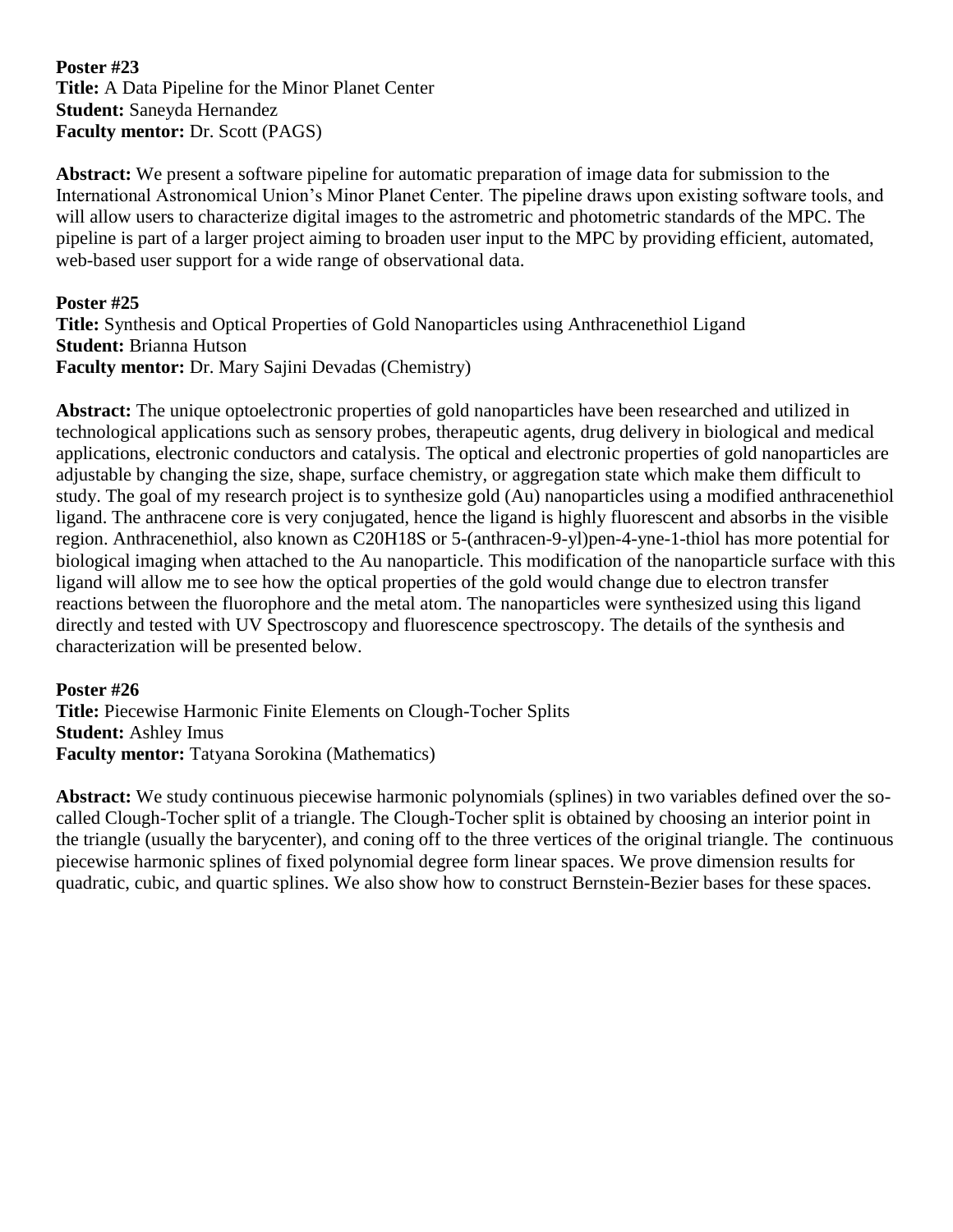**Title:** Increasing Solution Viscosity in Dynamic Light Scattering to Lower the Detection Limit for the Determination of Nanoparticle Size **Student: Hristo Ivanov Faculty mentor:** Jeffrey Simpson (Physics Astronomy and Geology Sciences)

**Abstract:** We report on the development of homebuilt Dynamic Light Scattering (DLS) instrumentation to measure the size of monodisperse (MD), spherical nanoparticles (NPs) of gold. HeNe and Ar-ion lasers constitute the excitation sources for the scattering experiment, while an avalanche photodiode detects the scattered light, and an autocorrelation card analyzes the resulting signal to provide a measurement of the translational diffusion coefficient, which allows for the determination of NP diameter. We characterized our instrumentation using commercially-produced gold NPs with diameters ranging from 50nm to 200nm in aqueous solution. Given the strong temperature-dependence of the solution viscosity, periodic ambient temperature measurements were used to produce dynamic values for viscosity and minimize uncertainty in the determination of NP size. Increasing the liquid viscosity slows down the Brownian motion of the NPs and affords measurement of smaller-sized particles that otherwise diffuse too fast for detection. Currently we are suspending NPs in higher viscosity solutions in an effort to lower our size detection floor from approximately 50nm to 10nm.

### **Poster #28**

**Title:** The Role of gipA In the Bacterial Resistance against Phagocytosis by Extra – Intestinal Escherichia coli **Students:** De'Sha Johnson, Marta G. Perez-Vazquez **Faculty mentor:** Michelle Snyder (Biology)

**Abstract:** Crohn's disease (CD) is a chronic inflammatory bowel disease (IBD) associated with interactions between human gut microbes and the immune system. In a normal gut, the immune system samples the microbiome and modulates responses to identified pathogens. In the gut of CD patients, bacteria can survive, colonize the lamina propria, and cause inflammation. Dictyostelium discoideum is a genetically tractable, costeffective model for characterization of host-bacterial interactions. Genomic analysis by large-scale BLAST score ratio (LS-BSR) identified a gene (gipA) present in several D. discoideum grazing-resistant E. coli strains. We hypothesize that gipA confers resistance to phagocytosis by D. discoideum. The goals of this study are to manipulate gipA expression in E. coli strains and characterize interactions between D. discoideum and E. coli strains. We have successfully created a vector for overexpression of gipA and have transformed it into a laboratory strain that does not express gipA. In addition, we have created a vector for knockout of the gipA gene and are using it to delete the gipA gene from the genome of a uropathogenic E. coli strain. We expect high phagocytic resistance in strains expressing gipA, and low resistance in strains deleted for gipA.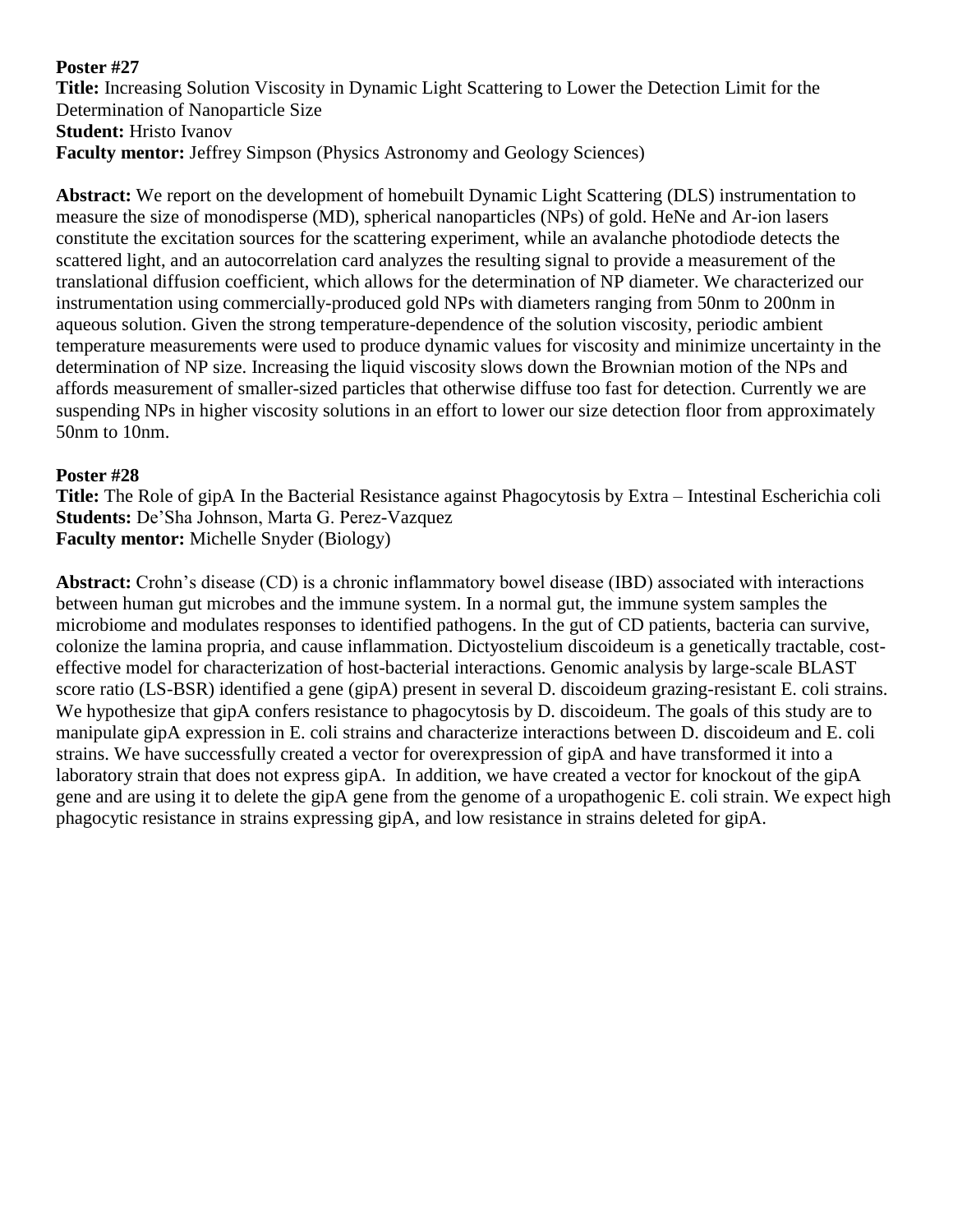**Title:** Implications of Toll-Like Receptor Sequence Diversity and Differentiation on the Management of Neotoma magister (Allegheny woodrat) Populations **Students:** Connor Kean, Ryan Beasley **Faculty mentor:** Jacqueline Doyle, Ph.D. (Department of Biological Sciences)

**Abstract:** Over the last century Neotoma magister populations have decreased to the point of extirpation, most sharply in the northern range of the species. Currently the final extant New Jersey population faces local extinction because of low population size and documented low genetic variability. To evaluate the current management of the population, genes from the Toll-like receptor (TLR) gene family were sequenced in both the New Jersey population and in a Pennsylvania population that is currently donating individuals for translocations. The TLR family of genes provides valuable information due to its importance in the immune response pathway and due to its ability to enable the assessment of genetic differentiation and variability between and within the respective populations. The research proceeded by amplifying and sequencing the TLR 3, TLR 5, and TLR7 genes in ~10 Pennsylvania individuals and ~10 New Jersey individuals. Subsequently, the individual sequences were analyzed for the presence of intrapopulation variability and interpopulation differentiation. The completed analysis resulted in meaningful conclusions on the impact and viability of using translocations to help initiate genetic rescue in struggling Allegheny woodrat populations.

**Poster #30 Title:** Total Synthesis of Cladosin B **Student:** Justin Kim **Faculty mentor:** Dr. Keith Reber (Chemistry)

**Abstract:** A convergent total synthesis of the natural product cladosin B, isolated from the deep-sea- derived fungus Cladosporium sphaerospermum, has been developed. Metabolites containing the tetramic acid core exhibit a wide range of biological activities, such as antitumor and anti-HIV effects. However, only a limited quantify of cladosin B has been extracted, making it an ideal target for total synthesis. Our synthetic route began from commercially available methyl (S)-3- hydroxybutanoate, producing cladosin B over eight steps. Key transformations include Narasaka- Prasad reduction of a -hydroxyketone to prepare the 1,3-syn-diol present in the side chain and a 4-(dimethylamino)pyridine (DMAP) catalyzed rearrangement to form the acyltetramic acid core. Samples of cladosin B and its synthetic analogs will be submitted to Eli Lily's Open Innovation Drug Discovery (OIDD) program for further biological testing.

#### **Poster #31**

**Title:** Furin Gene Expression Systematically Reviewed via Quantitative Polymerase Chain Reaction **Student:** Olivia Konen **Faculty mentor:** Dr. John Weldon (Department of Biological Sciences)

Abstract: Furin is a membrane-bound serine protease that is expressed in vertebrates. It is known to process a wide variety of endogenous proprotein substrates in the secretory pathway, but also plays a role in pathogenic infections. One target of furin is Pseudomonas exotoxin A (PE), a protein toxin secreted by Pseudomonas aeruginosa. PE has been re-engineered to create a class of cancer therapeutics called recombinant immunotoxins (RITs), which are fusion proteins combining antibodies and toxins to create a selective cell-killing agent. The presence of furin has been shown to influence the cytotoxicity of RITs that are created from PE. We investigated the mRNA expression levels of furin in genetically engineered variants of the HEK293 cell line, including wild-type, furin knock-out, and furin knock-out/knock-in. Total RNA was isolated from each variant and used in reverse transcriptase quantitative PCR to assess relative furin expression. Expression was significantly higher ( $P < 0.05$ ) in the knock-out/knock-in line compared to the wild-type. Our results will help to establish the activity-dependent role of furin in the intoxication pathway of PE-based RITs, and support the development of a more effective RIT to treat cancers.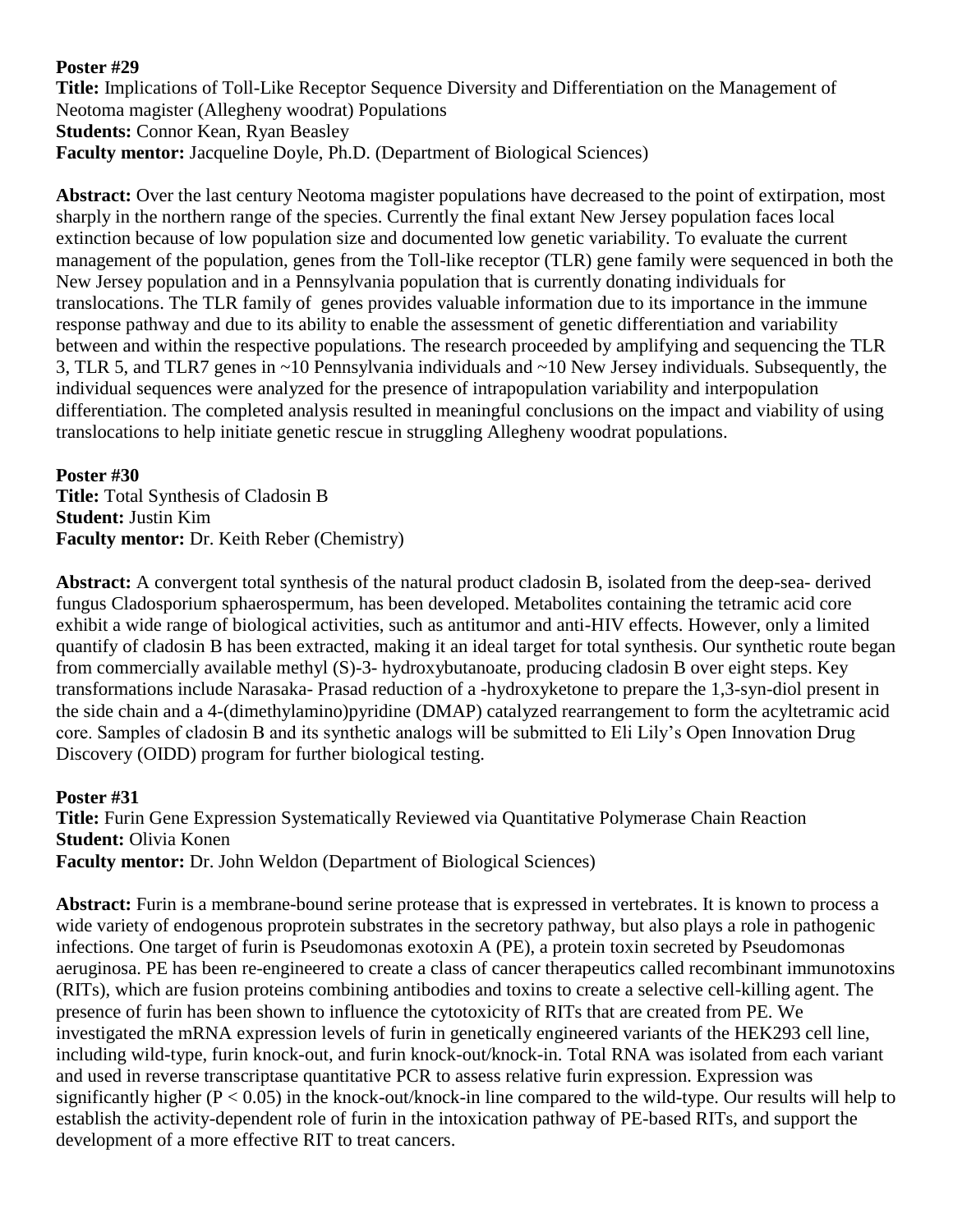### **Poster #32 Title:** Magnesium diboride-based hyperbolic metamaterial superconductors **Student:** Will Korzi **Faculty mentor:** Dr. Vera Smolyaninova (PAGS)

**Abstract:** Superconductivity is a very useful property as materials which are superconducting have zero electrical resistance when they are cooled below their critical temperature  $(T\neg c)$ . Though the issue is that usually these critical temperatures are very low and require expensive cooling methods to achieve. It has been shown that fabricating hyperbolic metamaterials of alternating nanolayers of superconductor and dielectric can create samples with higher critical temperatures. This method has been tested previously with aluminum-based hyperbolic metamaterials, where the Tc was tripled. Continuing with these findings, we applied this method to magnesium diboride, which has significantly higher Tc than in aluminum. We have performed polarization reflectometry measurements on magnesium diboride/magnesium oxide to determine whether the dielectric functions of the samples has hyperbolic character and correlate these properties with Tc. Co-authors include: Grace Yong, Bryan Augstein,

Vera Smolyaninova

(Towson University); Wenura K. Witanage, Fei Qin, Kanishka Wijesekara, Narendra Acharya, Xiaoxing Xi (Temple University); Anne-Marie Valente-Feliciano

(Thomas Jefferson National Accelerator Facility); Michael Osofsky,

Joseph Prestigiacomo, Kate Burgess (Naval Research Laboratory); Igor Smolyaninov (Saltenna LLC and University of Maryland). This work is supported by GARPA DSO Award No: W911NF-17-1-0348.

**Poster #33**

**Title:** CHEMICAL IDENTIFICATION OF COCOA GEOGRAPHIC ORIGIN USING UPLC-MS **Student:** Gabrielle Lembo

**Faculty mentor:** Dr. Shannon Stitzel (Chemistry)

Abstract: Cocoa and the production of its products is a global industry and the need for a method to chemically discriminate geographical origin is becoming more and more important for quality control and the traceability of fair-trade practices in the industry. Since each region where cocoa is gown can contain several variations in soil composition, fermentation process and roasting conditions, the differences in chemical signatures can be used to classify beans by their country of origin. Many studies have employed GC-MS, ICP-MS, and HPLC to quantify to detect the presence of certain compounds in cocoa samples. However, little has been done to group and classify different qualities of a cocoa sample to determine its origin.

Use of the LC-MS provides an opportunity to use chemical signatures to not only identify country of origin in cocoa samples but potentially differences in genetic strains and classification of some of the compounds that contribute to taste, aroma, and other desirable attributes.

This project describes the cocoa sample preparation and conditions for UPLC/ESI-TOFMS used to obtain unique chemical signatures from cocoa liquor samples along with the discriminate analysis used to identify chemical fingerprints for cocoa beans based on one of five countries of origin.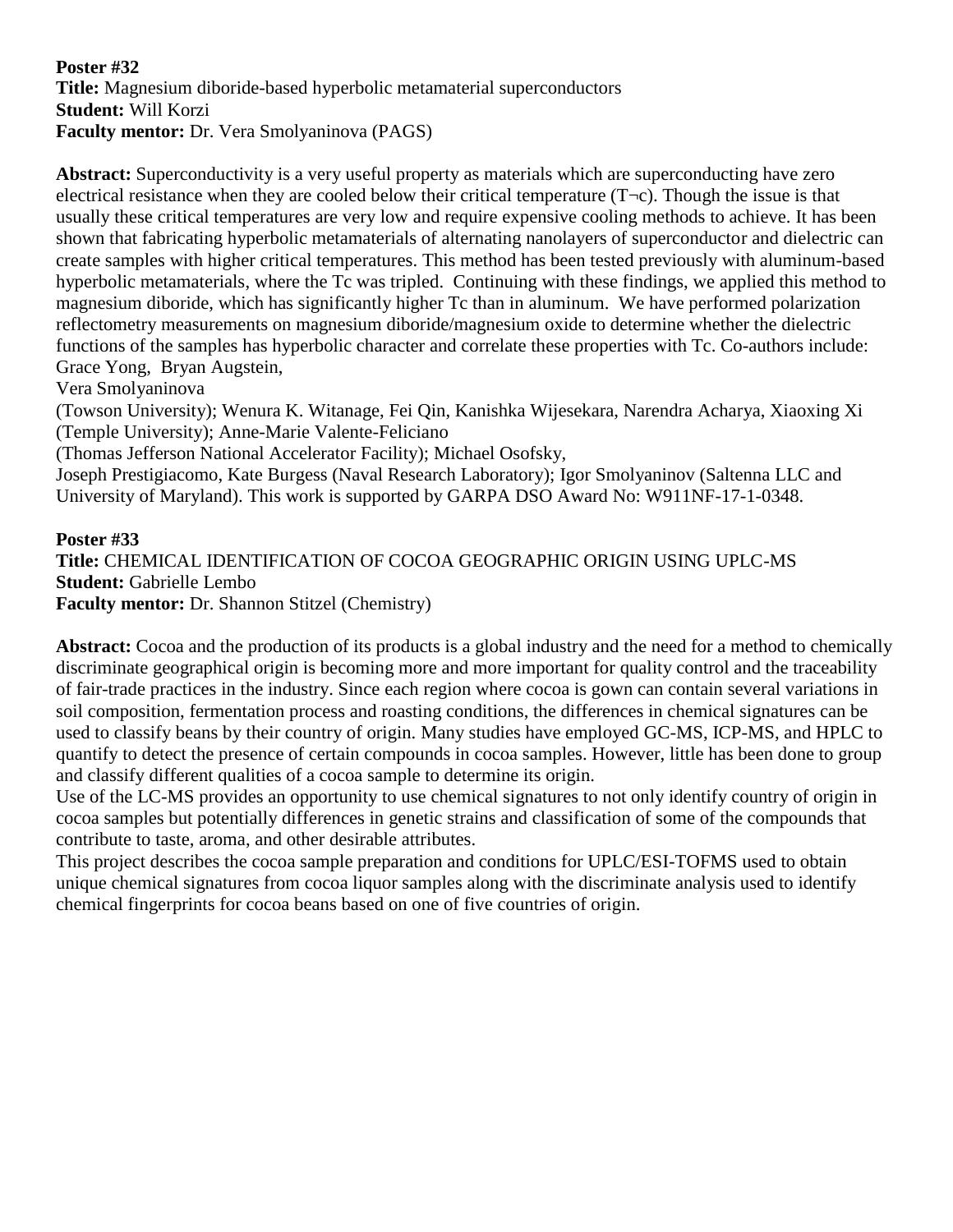### **Poster #34 Title:** Developing Long-Acting Implants for Breast Cancer Prevention **Student:** Chloe Lissauer **Faculty mentor:** Dr. Barry Margulies (Biology)

**Abstract:** This project is focused on the development of long-lasting devices that prevent estrogen-dependent breast cancers via the incorporation of anti-estrogen therapeutic drugs. Anti-estrogen therapeutic drugs are divided into selective estrogen receptor modulators (SERMs) and selective estrogen receptor degraders (SERMs). Raloxifene, a SERM clinically administered for breast cancer prevention, is our drug of interest. Our goals are to improve drug delivery and patient compliance while limiting the amount of associated side effects. Drug-infused silicone devices and standards for raloxifene have been created so that high performance liquid chromatography (HPLC) can be performed for quantification and analysis of overall drug release from our release experiments. The current experiment focuses on determining if the raloxifene released from the devices is actively interacting with estrogen and inhibiting the proliferation of breast cancer cells. Through this method of drug administration, it is possible that side-effects of raloxifene can be limited in patients. The method is based on local treatment, meaning that the drug directly interacts with the breast and will not be degraded from traveling systemically. The method is long-lasting, with the potential to last in the body for 5-7 years, ultimately eliminating poor patient compliance and increasing the prevention of estrogen-dependent breast cancers.

**Poster #35**

**Title:** Diphthamide-deficient Elongation Factor 2 in HeLa Cells **Student:** Elliot Lowe **Faculty mentor:** John Weldon (Biological Sciences)

**Abstract:** Elongation Factor 2 (EF2) is a translation elongation factor which is essential to the process of protein synthesis. Elongation Factor 2 contains a unique post-translationally modified histidine called Diphthamide which is found in both Eukarya and Archaea and is a target of several bacterial toxins. To understand the role that diphthamide plays in translation better, I propose to test a library of EF2 mutants in which the diphthamide histidine residue is substituted with every common amino acid. A gene expression library of these EF2 mutants will be transfected into HeLa cells and cultured for several passages. We hypothesize that HeLa cells will be viable when expressing mutant EF2, yet not resistant to diphthamidetargeted toxins because the cells still contain endogenous copies of wild-type EF2. The frequency of mutants in the transfected HeLa cells will be assessed by high-throughput sequencing and compared to the frequency observed in the original library to determine the overall fitness effect of each mutation. The end goal of this project is to understand which amino acids are best able to replace diphthamide in EF2.

### **Poster #36**

**Title:** Investigating the Survival of HSV-2 on Various Fomites **Student:** Ricardo Mack **Faculty mentor:** Barry Margulies (Biology)

**Abstract:** Herpes simplex virus-2 (HSV-2) is a member of the alpha-herpesvirus family allowing it to affect a wide range of host. HSV-2 affects 11% of the global population. HSV-2 is commonly associated with sores in the genital region, however, it can also cause oral lesions. With such a vast number of people being infected by the virus, everyday objects are often contaminated with the virus. The objective of this project is to determine how long HSV-2 can be viable on objects contaminated with the virus (known as fomites). Through our methods, we hope to develop a clear understanding of the timeline of herpes survival on these objects. After contaminating the plastic cup fomites, we collect samples over a 24-hr period, then use plaque assays to determine viral titers at those time points. Checking viral titer through a time course will give us an important look at how the quantity of live virus on the plastic cup is decreasing over time.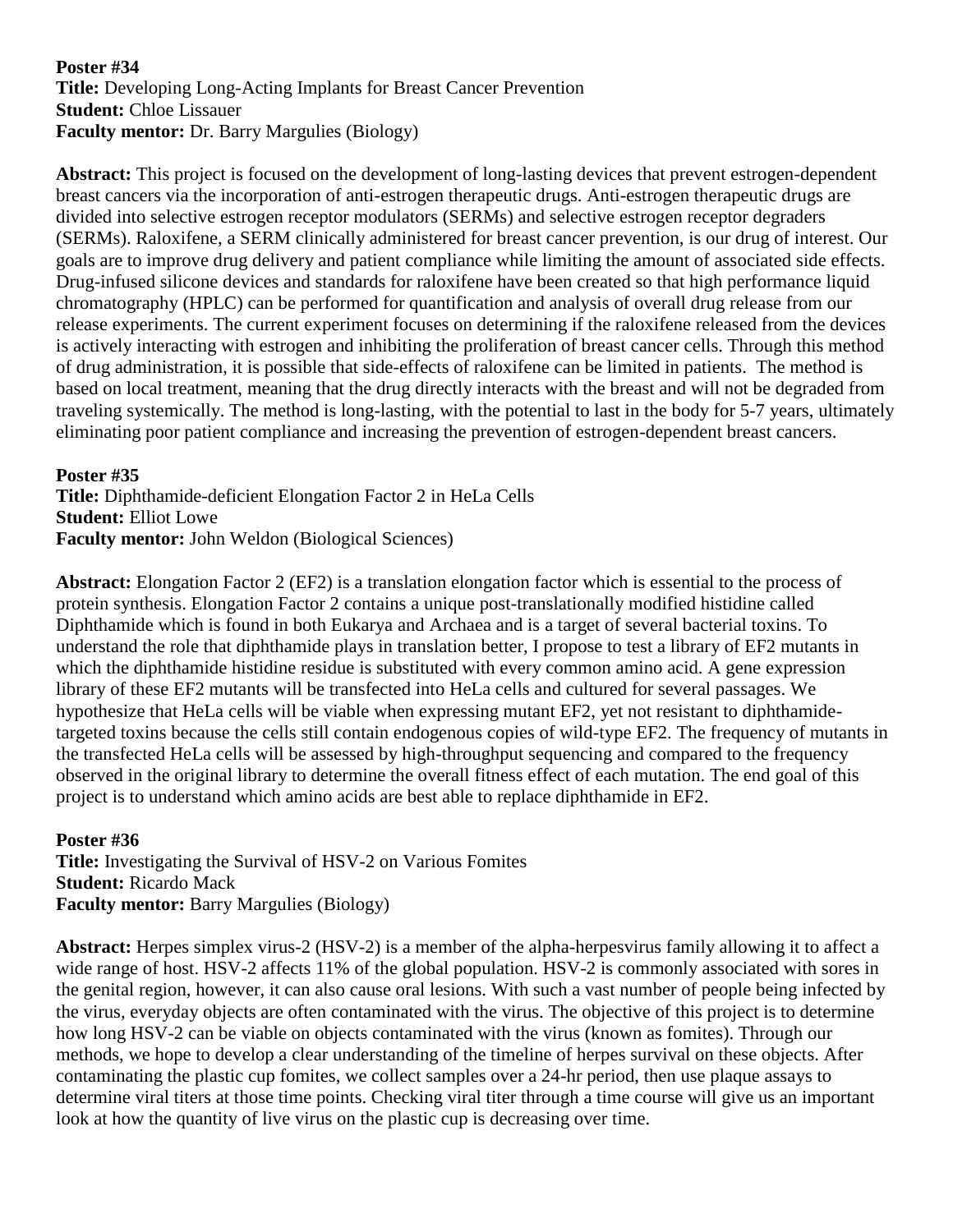**Title:** Sports Analytics for Towson University's Men's Basketball Team **Student: Derek Margulies Faculty mentor:** Christopher Cornwell (Mathematics)

**Abstract:** The overall goal of this project is to improve Towson University's Men's Basketball team's chances of winning games based on statistical analysis of game data. The basketball team has requested our research group to identify which parameters in a game most

affect the outcome and to identify optimal lineup combinations. To approach the ultimate task, I am focusing on play-by-play data extraction and analysis. From play-by-play analysis, I plan to identify which parameters influence a game's outcome and determine whether different parameters affect a game's outcome when grouped together. The conversion from raw play-by-play data to a suitable data form will help both the coaching staff on the basketball team and fellow research team members to interact with the data more easily. Preliminary work has been completed for this project from June 2018 through August 2018.

### **Poster #38**

**Title:** Characterizing storm event concentration-discharge relationships in urban watersheds using highfrequency data

**Student:** Melinda Marsh

**Faculty mentor:** Dr. Joel Moore (Department of Physics, Astronomy & Geosciences)

**Abstract:** Significant amounts of ions and nutrients can be mobilized in watersheds during storm events. Studying the relationship between solute concentration and stream discharge (C-Q) can offer insight into solute mobilization and transport in watersheds, in part, by highlighting the relative contributions of surface runoff, soil water, and groundwater. More C-Q studies have been performed on forested and agricultural watersheds than urban watersheds despite urban land cover being one of the fastest growing land types. We examined storm event C-Q relationships for two urban watersheds in the Baltimore, MD region: West Branch Herring Run (HERR) and Plumtree Run (PTR). C-Q relationships were evaluated based on rotational direction and slope for specific conductance (SC) and concentrations of dissolved chemical species using a combination of highfrequency sensor data and discrete sampling. Clockwise rotational patterns were observed at HERR while PTR predominantly exhibited anticlockwise patterns, which implies that solute transport occurs more rapidly at HERR and may be attributable to differences in stormwater drainage infrastructure and/or basin morphology. SC and solutes generally exhibited flushing patterns (i.e., an initial concentration rise) during smaller magnitude winter storm events (Q < 1.42 cubic meters per sec) in both watersheds; dilution patterns were observed during larger magnitude events.

# **Poster #39. Title:** Bayesian Photometric Redshift (BPZ) and Galaxies in the Quasar Field HE2347-4342 **Student:** Meaghan McDonald

**Faculty mentor:** Dr. Jennifer Scott (Department of Physics, Astronomy and Geosciences)

**Abstract:** Spectroscopic redshifts are generally ideal when determining distances to objects in the furthest parts of the Universe. However, spectroscopic redshifts can be difficult to obtain, so photometric redshifts are often used in their place. The Bayesian Photometric Redshift (BPZ) allows for the estimation of photometric redshifts using Bayesian inference and priors. In this study, we use BPZ to calculate photometric redshifts from multiband imaging of the quasar field HE2347-4342. As a result, we are able to correlate galaxies near the quasar line of sight with fluctuations in the ratio of neutral hydrogen (HI) to that of singly-ionized helium (HeII) measured from spectroscopy in the near UV and far UV respectively.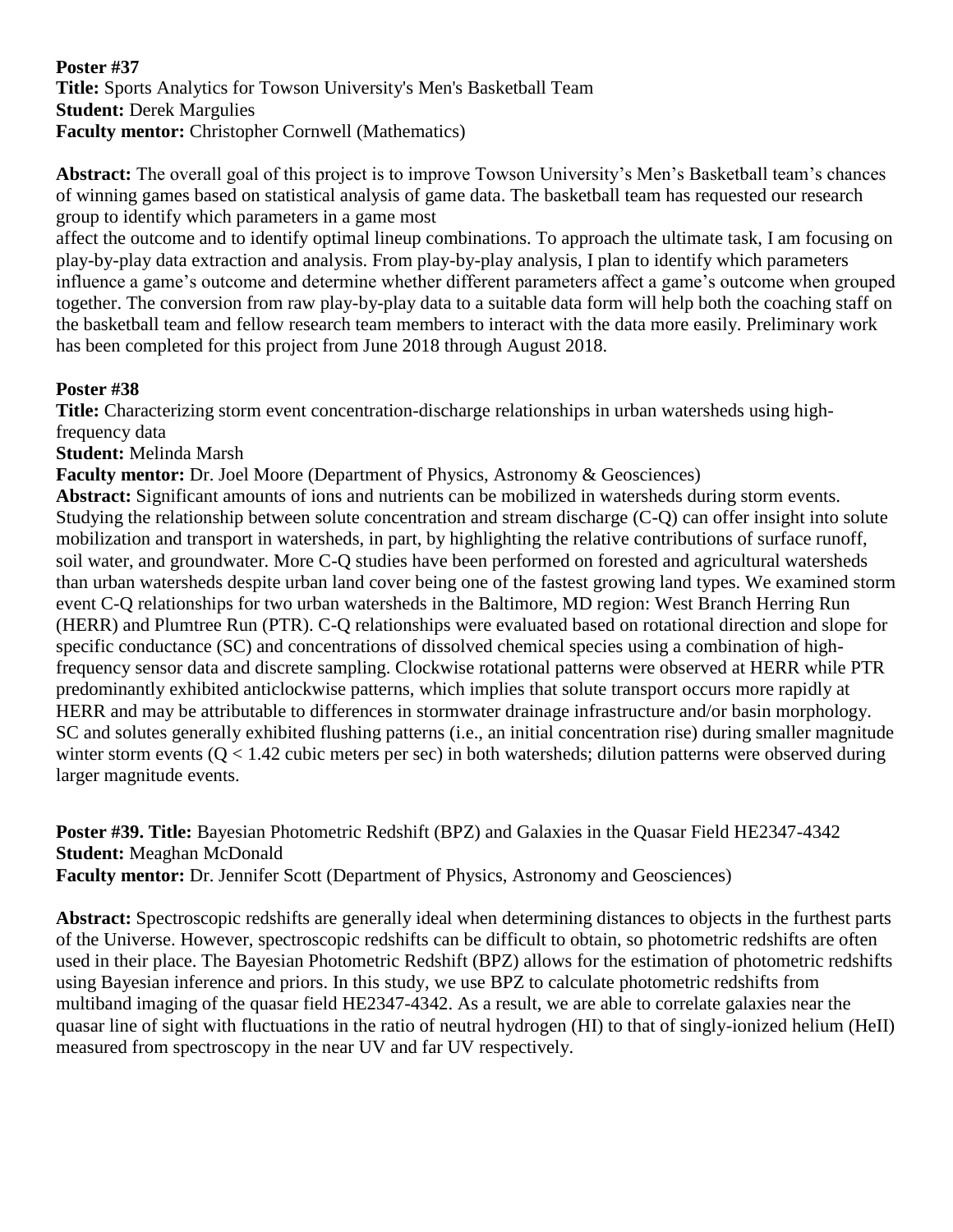**Title:** Speciation of Copper in Bioretention Soils Receiving Runoff from a Copper Roof **Student:** Emily McGovern **Faculty mentor:** Dr. Ryan Casey (Chemistry)

**Abstract:** Inquiries have been raised about the soil retention of copper (Cu) from storm water runoff of a copper roof and the effect this copper has on the organisms living in the soil environment. Two bioretention planter boxes sectioned into nine regions ranging from 21cm to 34.5 cm in depth were sieved and further divided into top, middle, and bottom soil depth sections. Copper concentration was analyzed in each soil section using two different methods, soil digestion and sequential extraction. Soil digestion resulted in a range of 14 to 1329 mg Cu per kg of dry soil. Sequential extraction yielded similar results to the soil digestion with the highest copper concentration in organic material and lowest copper concentration in the exchangeables fraction. Because copper found in exchangeables is potentially more bioavailable and more toxic to organisms in the soil, it is ideal for the copper concentration to be low. It is possible that over time through soil aging the copper precipitates or becomes incorporated into more stable and less bioavailable forms such as carbonates, iron and manganese oxides, and organic material that may be less toxic for organisms in the soil environment.

#### **Poster #41**

**Title:** The Mystery Behind the Small Protein CydX **Student:** Lauren Miles **Faculty mentor:** Matthew Hemm (Biology)

**Abstract:** Little is known about small proteins, as research up until now has focused more on the function of larger proteins. Our lab is focused on studying whether small proteins play a role in the function of larger protein complexes in Escherichia coli. Past research has shown that a small transmembrane protein, CydX, is essential for the function of the CydAB cytochrome bd oxidase complex. CydDC, a transmembrane complex, is also known to be required in the function of CydAB, as it acts as a glutathione transporter. We hypothesize that CydX is able to interact with both the CydAB and the CydDC protein complexes. To test this hypothesis, we are first tagging the CydC protein with a hexahistidine epitome tag. The small protein CydX has been tagged with a Sequence Peptide Affinity (SPA) epitome tag. Western blotting will be used to check for the presence of the hexahistidine epitome tag on the CydC protein complex. The next step is purifying CydC-His on a nickel column and testing for the presence of CydX-SPA. Observance of copurification would be evidence that CydX does indeed interact with the CydDC complex, and further research will go towards investigating the role of CydX in CydDC function.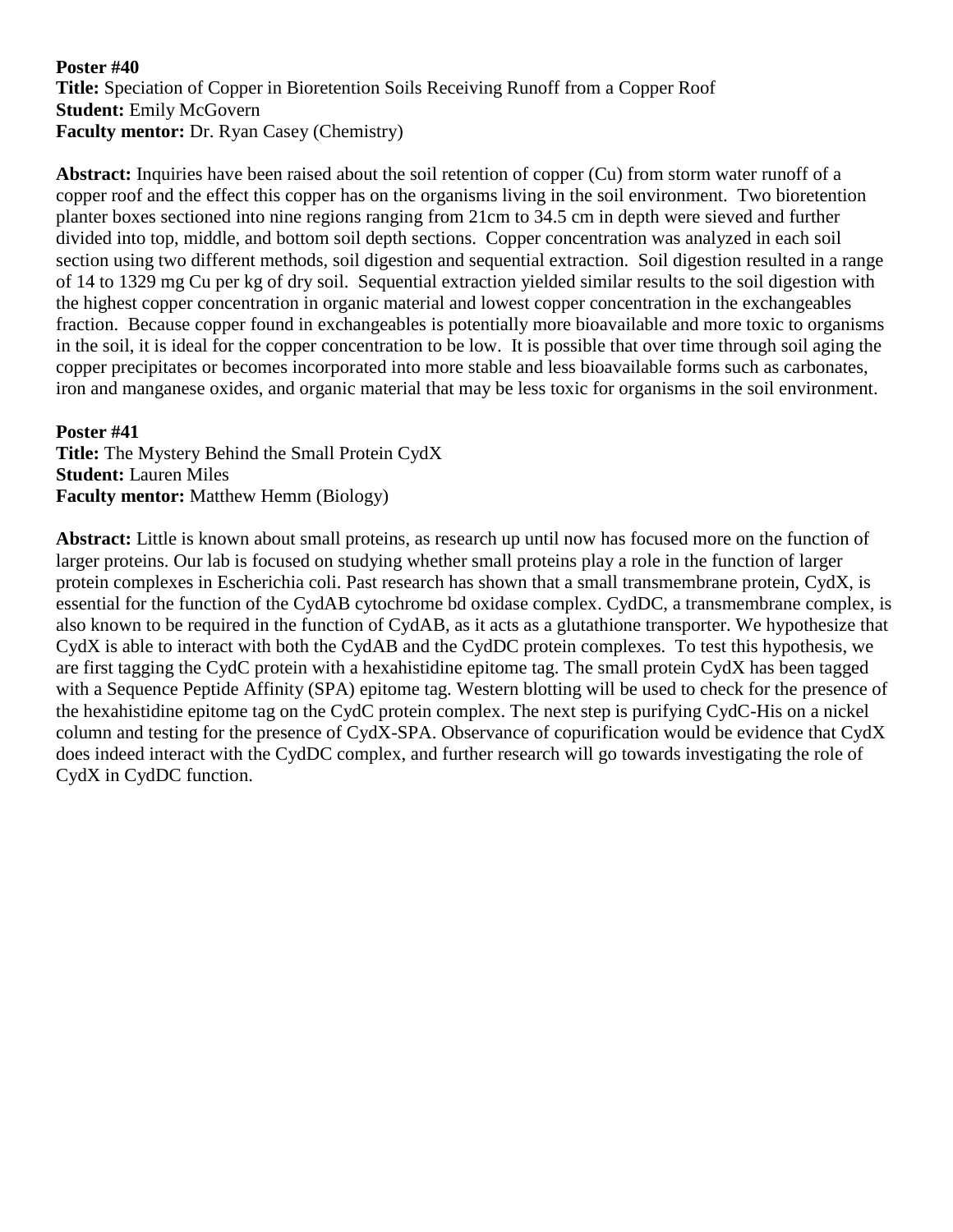### **Poster #42 Title:** Larval Onthophagus taurus Gut Microbiome Includes Cellulose-Degrading Taxa **Student:** Alison Moss **Faculty mentor:** Dr. Anne Estes (Biological Sciences)

**Abstract:** The dung beetle Onthophagus taurus feeds on cattle waste. Adults sieve and consume the liquid portion of the dung, while larvae chew on the fibrous solids. Cattle dung is a challenging food source: low in accessible nutrients and high in cellulose. We hypothesize that bacteria isolated from the gut of larval O. taurus exhibit metabolic abilities, including cellulose degradation, which allow the larvae to subsist on cow dung.

BioLog Gen III phenotypic plates were used to identify and characterize bacterial isolates cultured from 3rd instar larval O. taurus gut homogenate. Isolates were previously ID'd using 16S rRNA, lepA, and gyrB phylotyping. Biochemical tests resolved inconsistencies between the phenotypic and molecular ID's. Cellulosedegrading ability of all isolates was determined using cellulose-Congo red agar plates.

Gen III identification displayed greater concordance with lepA/gyrB than 16S rRNA phylotyping. For all isolates, biochemical tests reinforced the Gen III ID. Phenotypic identification revealed the presence of six taxa. Four taxa, Bacillus thuringiensis, Brevibacterium sanguinis, Solibacillus silvestris, and Sphingobacterium thalpophilum, were positive for cellulose degradation. Further metabolic characterization of these isolates will help to elucidate the role of microbes in facilitating dung beetle digestion.

### **Poster #43**

**Title:** The Effect of Large Mammal Herbivores on Plant Diversity **Students:** Taylor Naglieri, Veronica Tayviah **Faculty mentor:** Dr. Harald Beck (Biology)

**Abstract:** Various plots throughout trails of Cocha Cashu, a research site in Peru, were selected to test the effects of Tayassuidae (peccaries) on fern and sapling growth. The experiment was conducted from 2005-2009. Data was collected annually at each site. Each trail had seven plots: each plot was either opened or closed and either ferns or saplings were removed. Two plots (one open, one closed) had both ferns and saplings removed in year one. The amount of saplings, ferns, and palms that grew in the two enclosures where ferns and saplings were removed in year one will be counted in order to test whether or not there was more diversity in the enclosed plots compared to the open ones. It is predicted that more diversity will be found in the enclosed plots that are protected from herbivores

**Poster #44 Title:** Investigating "Teach-to-Learn" Strategy in an Introductory Biology Course **Student:** Matthew Nebiyou **Faculty mentor:** Dr. Cynthia Ghent (Biological Sciences)

**Abstract:** This study investigated the benefits of "teach-to-learn", where students were asked to explain biological concepts. The semester was divided into three units (three different topics) and each student was required to explain two of the topics. For each topic, two of the three groups of students were instructed to record themselves delivering a fifteen minute presentation. These presentations were due for feedback one week prior to the unit exams on which their knowledge of each topic were directly tested in the final essay section of the exam. Results were mixed. Essay scores of the first exam material were statistically significantly higher for both experimental groups and not in the control group. We found no such difference in the corresponding feedback scores or in the third exam. There are two major categories of limitations: researcher based and student based. Researcher-based limitations were lack of clarity in instructions to students, structure of feedback form as well as missing data from second exam. Student-based limitations include noncompliance, technical issues and misunderstanding of instructions. A complicating factor is students' overestimation of their own understanding of the material.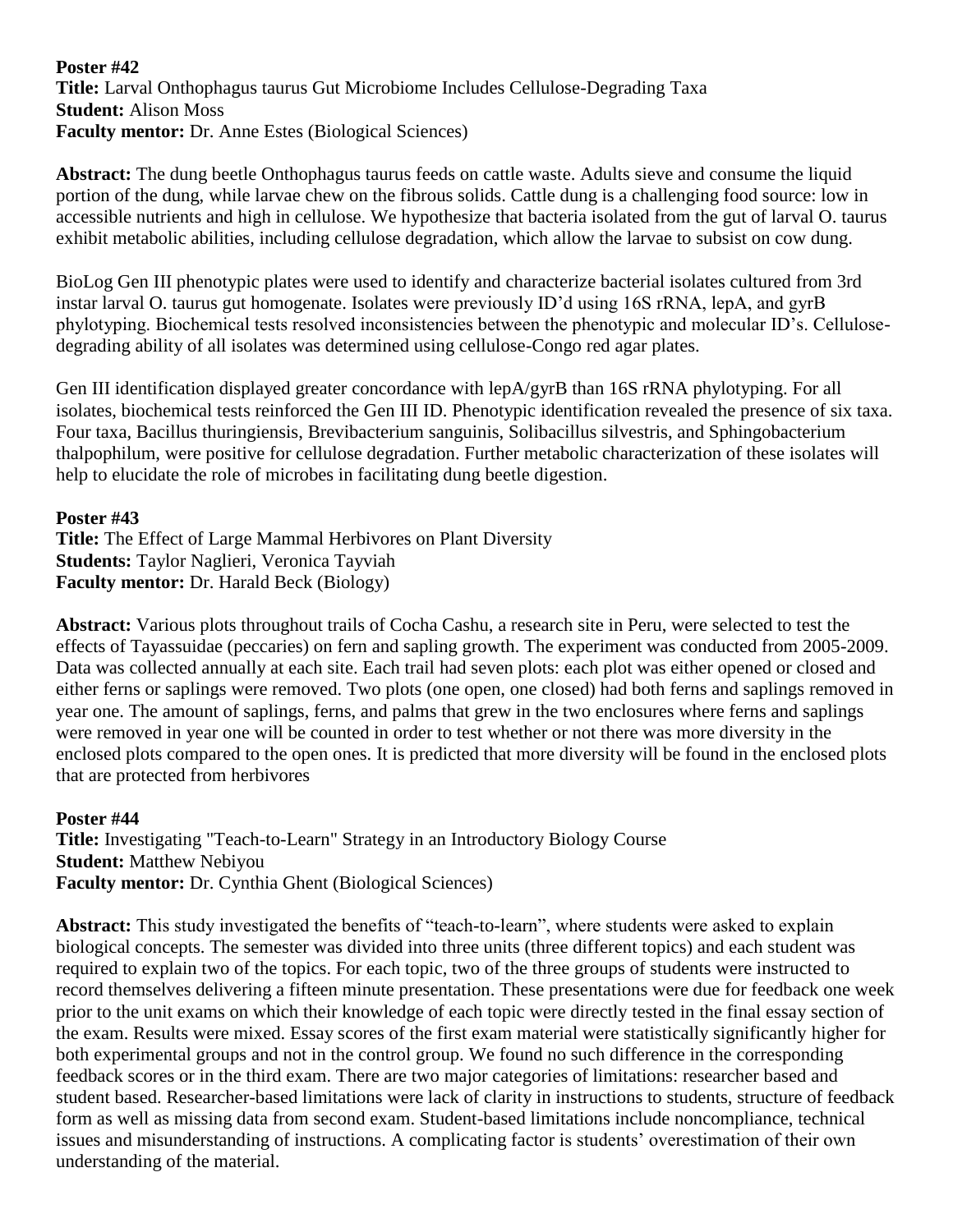**Title:** Bromination and Chlorination Kinetics of Dichloroacetamide Herbicide Safeners **Student:** Mark Niedzwiecki **Faculty mentor:** John D. Sivey (Chemistry)

**Abstract:** Herbicide safener compounds are a largely uninvestigated group of compounds in terms of their environmental fate. Dichloroacetamide safeners are a class of safener that are commonly used on corn and cereal grains. This project focuses on three dichloroacetamide safeners: benoxacor, dichlormid, and furilazole. All three of these compounds have been detected in natural water systems and pose the risk of being processed by our water treatment plants. These compounds exhibit multiple locations at which further halogenation can occur. This project aims to quantify the rate of chlorination and bromination of benoxacor, dichlormid, and furilazole under simulated drinking water treatment conditions, and examine the effect that different variables have on the chlorination and bromination kinetics. Time course reactors will be performed under chlorinating and brominating conditions to characterize the kinetics of these reactions. Solution conditions will be manipulated, specifically, concentration of chloride, concentration of bromide, pH of the system, and total free available chlorine, in order to examine the effect on the chlorination and bromination kinetics. Pseudo-firstorder rate constants will be derived from these time course experiments as a quantitative measure of the reaction kinetics.

#### **Poster #46**

**Title:** Identifying New Small Protein Complexes in Escherichia coli **Student:** Tamara Persad **Faculty mentor:** Dr. Matthew Hemm (Biology ; Cell and Molecular)

**Abstract:** One challenge faced in proteomics is the identification of proteins containing ~75 amino acids or less. These small proteins are difficult to identify and characterize because of limitations in both bioinformatics analysis and biochemical detection techniques. Small proteins have been characterized as a part of highmolecular-weight complexes such as our lab's discovery that the Cydx protein is found in the CydAB cytochrome bd oxidase complex. Recent work in the lab has identified 36 new small proteins with varying genomic and biochemical characteristics such as amino acid sequence length, genome location, and direction. We hypothesize that a number of our newly identified small proteins could possibly bind to protein complexes. Bioinformatic characterization and genomic locations were used to select 15 candidates for testing. Using NativePAGE Bis-Tris gels and immunoblot assays, we are analyzing the small proteins for a presence in highmolecular-weight protein complexes. Through this analysis our lab may be able to identify functions for these challenging yet fascinating proteins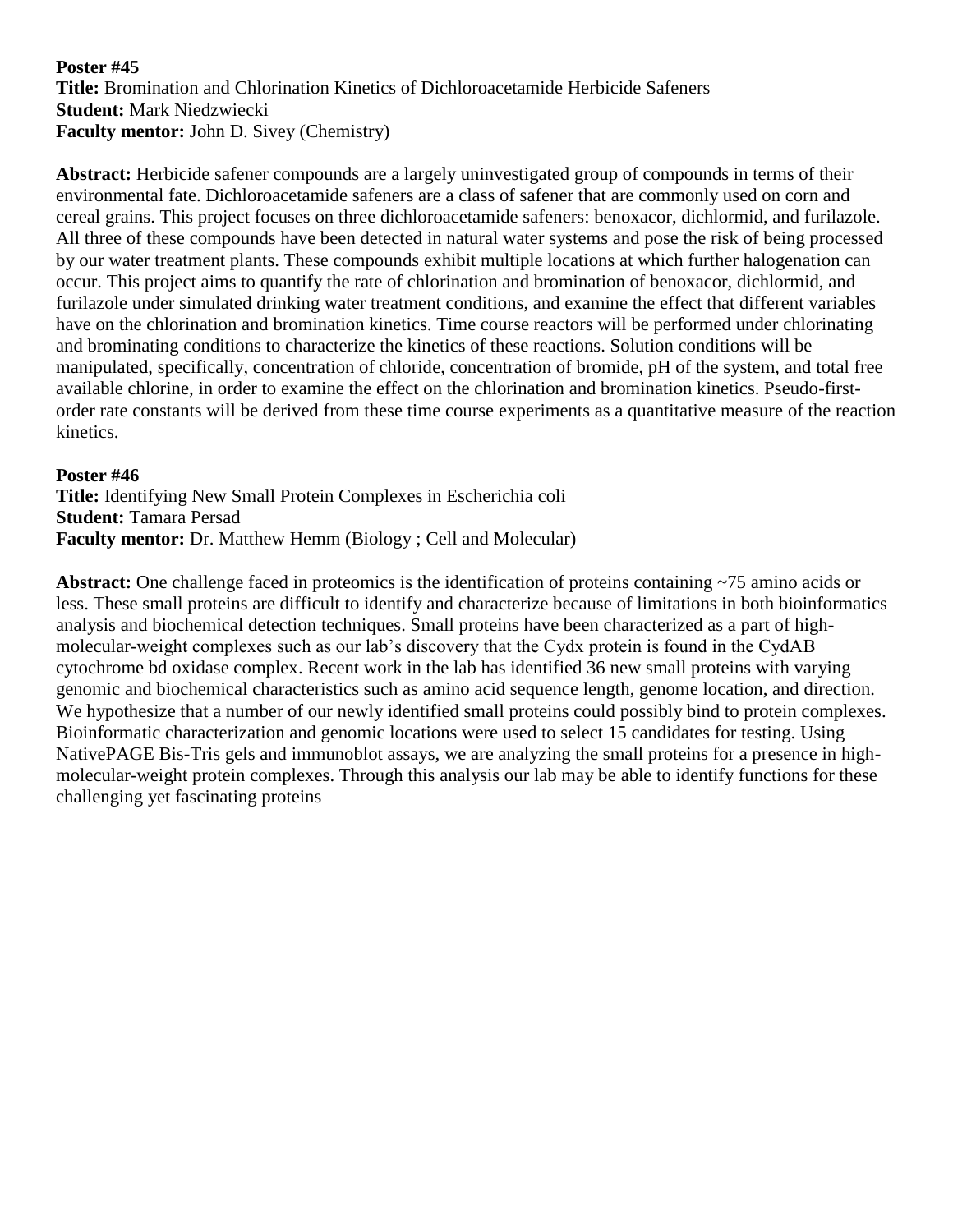### **Project #47 Title:** Clarification of Human Cytomegalovirus (HCMV) pUS27 Molecular Interactions **Student:** Kiam Preston **Faculty mentor:** Dr. Margulies (Biology)

**Abstract:** The herpesvirus human cytomegalovirus (HCMV) has a seroprevalence of 60-100% worldwide and came to the forefront of science during the 1980s AIDS epidemic. As a herpesvirus, HCMV may remain latent until it has an opportunity to actively replicate in its lytic phase, potentially causing life-threatening disease. The risk for HCMV related illnesses is an issue for cancer patients, neonates, and other immunocompromised individuals. A G-protein coupled receptor encoded in HCMV's genome and probably enhances the virus' ability to evade the host's immune system is pUS27. Our goal was to characterize the potential interaction between pUS27 and GABARAP, a host autophagy protein. We performed GSTpull down assays and bimolecular fluorescence complementation (BiFC), the latter of which was analyzed via confocal fluorescence microscopy and flow cytometry. Our findings showed that pUS27 binds GABARAP at the LC3 interacting region (LIR) and the GABARAP interacting motif (GIM) of pUS27. Furthermore, critical residues of GABARAP (K24, Y25 & D54), utilized for GABARAP interactions with other proteins in the autophagy pathway, are also important. Our data may be clinically significant if we are able to find a new antiviral compound that disrupts this interaction, providing a point for clinical intervention. Currently, we are reconfirming our findings.

### **Project #48**

**Title:** Investigating the Relationship between Furin Cleavage and Cytotoxicity in a Recombinant Immunotoxin Based on Pseudomonas Exotoxin A **Student:** Danielle Reifer

**Faculty mentor:** Dr. John E. Weldon (Biological Sciences)

**Abstract:** Recombinant immunotoxins (RITs) are anti-cancer therapeutic proteins that combine an antibody and a protein toxin. RITs based on the bacterial toxin Pseudomonas exotoxin A (PE) are activated by furin, a protease ubiquitously expressed in vertebrate cells. The furin cleavage site in PE, however, is a very poor substrate compared to other targets of furin. Because the furin cleavage site of PE is so poor, it has been proposed that altering the site to enhance cleavage would increase the cytotoxicity of RITs. Previous research has shown that furin site mutations can modestly enhance RIT activity, but no correlation exists between cleavage efficiency and activity across the full site. Interestingly, the correlation becomes significant if only mutations in the N-terminal region of the cleavage site are considered. To investigate this relationship further, DNA constructs for three different forms of an anti-transferrin receptor PE-based RIT are in preparation: one with mutations on the N-terminal region of the cleavage site, one with mutations on the C-terminal region, and one with mutations over the entire cleavage site. Each RIT will be expressed, refolded, purified by column chromatography, and evaluated in cytotoxicity assays against HEK293 cells to determine how they impact cytotoxicity.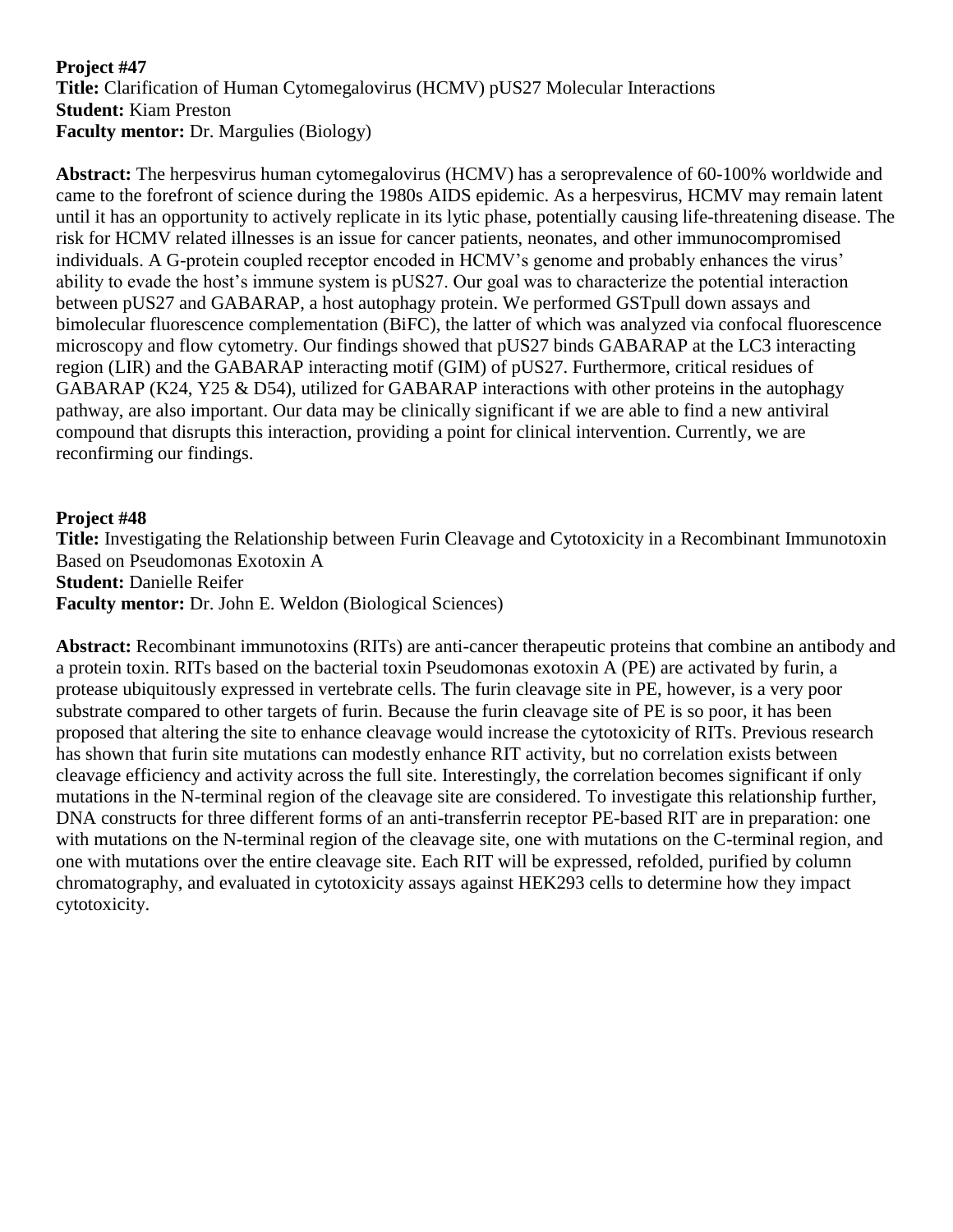### **Project #49 Title:** Effect of High-Polyphenol Sorghum Extracts on Epigenetic Regulation in Colon Cancer **Student:** Kelsey Reynolds **Faculty mentor:** Dr. Tsuji (Biology)

**Abstract:** Polyphenols are secondary plant metabolites found in commonly consumed food items. One such food that is becoming popular again is Sorghum bicolor, a cereal grain that contains varying concentrations of polyphenols. Individual polyphenols have been implicated in the regulation of epigenetic modifying enzymes such as DNA-methyltransferases. The goal of this study is to assess the impact of high-polyphenol sorghum extracts on the expression of DNA methyltransferases. Human colon cancer cells (HT29, HCT116) were incubated with 1.25 mg extract per mL medium for up to 48h. RNA was extracted and reverse-transcribed to cDNA. mRNA expression was quantified using qPCR, normalized to GAPDH, and analyzed. Exposure of human colon cancer cells to high-polyphenol sorghum extracts compared to solvent control did not appear to affect mRNA expression of DNA methyltransferases 1, 3a, and 3b after 48h. We are currently investigating shorter-term effects of sorghum extracts on expression of genes involved in epigenetic regulation, and will additionally assess protein expression and enzymatic activity. This will allow us to better determine the effects of sorghum varieties on epigenetic regulation and its potential impact on colon cancer. Financial support is provided by Towson University (PT), and the USDA (DS).

### **Poster #50**

**Title:** Method Development of Improved Separation and Sensitivity of Neurotransmitters using UPLC-MS **Student:** Kate Riccardino **Faculty mentor:** Kathryn Nesbitt (Chemistry)

**Abstract:** Neurotransmitters are involved in brain function, disease, and disorders. Dopamine (DA), Glutamate (Glu), and Gamma-Aminobutyric Acid (GABA) are specifically of interest in ADHD, making it imperative to have method development that allows analysis of multiple neurotransmitters at once. UPLC-MS provides the ability to develop a method to separate these neurotransmitters from each other and sort independently based on mass differences. To improve separation and sensitivity, we utilized a derivatization method. Benzoyl chloride (BzCl) is an acid chloride that can react with functional groups such as primary/secondary amines and phenols. BzCl reacts with DA, Glu, and GABA resulting in decreased polarity, thus improving separation of these compounds on a C18 column.13C-BzCl was introduced, thus creating a 13C-BzCl labelled internal standard for each compound. A sample of 50 μM DA, 100 μM Glu, 100 μM GABA, and internal standard was analyzed by UPLC-MS. Each neurotransmitter was separated from the other, generating a symmetrical peak shape. The internal standard verified the separation, as individual fragments matched the retention time of each neurotransmitter in the sample. Our preliminary findings demonstrate that BzCl and 13C-BzCl allow for the accurate detection and separation of multiple neurotransmitters simultaneously.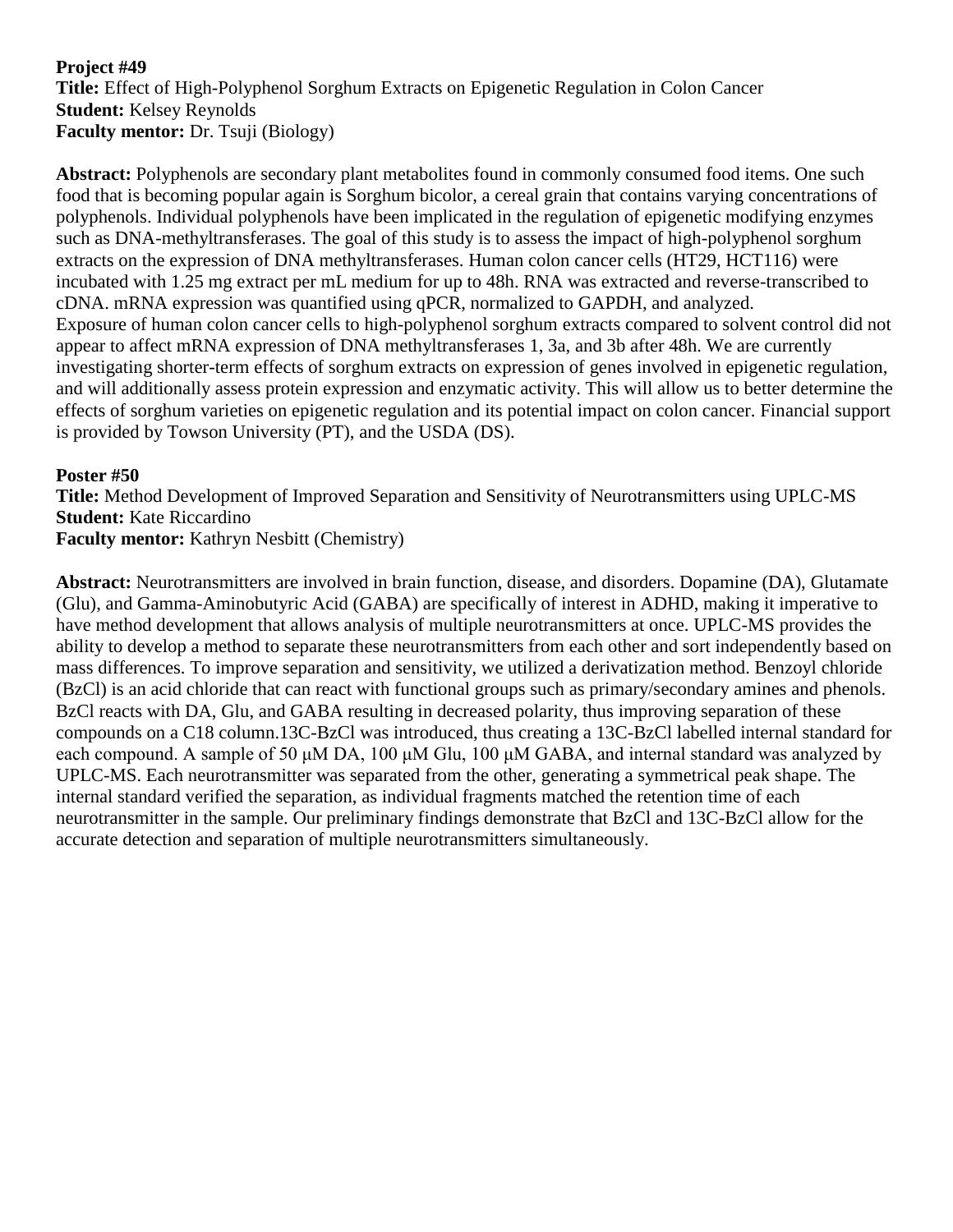# **Project #51**

**Title:** Comparing the bromination and chlorination kinetics of the herbicide dimethenamid in natural and in synthetic waters **Student:** Marella Schammel **Faculty mentor:** Dr. John Sivey (Chemistry)

**Abstract:** Chlorine used to disinfect drinking water can react with bromide and natural organic matter present in water sources, forming toxic disinfection by-products (DBPs). Previous studies examining the kinetics of DBP formation were conducted in synthetic waters and typically only considered the most abundant halogenating agents. This study considers often overlooked halogenating agents. Halogenation rates of dimethenamid were quantified in four natural waters of varying salinity. Experimental rates were compared to those predicted using rate constants reported previously with the goal of determining how solution conditions influence the level of agreement between predicted and experimental halogenation rates. Batch reactors were used to determine experimental rates in each of the four natural waters. Experiments performed in the absence of added dimethenamid displayed consumption of free bromine with half-lives ranging from 3–8 hours. To increase the accuracy of comparisons between experimental and predicted rates, free halogen consumption was considered when calculating predicted halogenation rates of dimethenamid. Reaction rates calculated for synthetic waters overpredicted those observed in all examined natural waters by up to a factor of 5. These findings indicate that rate constants measured in synthetic waters may not afford reliable estimates of halogenation rates of organic compounds in natural waters.

# **Project #52**

**Title:** The Presence and Prevalence of Antibiotic Resistance Genes in the Microbiome of Wild Caught Onthophagus taurus. **Student:** Sarah Smith **Faculty mentor:** Dr. Anne Estes (Biology)

**Abstract:** My project screens bacterial isolates from dung beetle guts for resistance to several antibiotics commonly used on cattle farms. In this lab, isolates from Onthophagus taurus were tested to identify levels of antibiotic resistance. Cattle may receive antibiotics to cure or prevent disease or in low doses as growth promoters. If antibiotic-tainted dung is eaten by the dung beetle, the dung beetle gut microbiome population structure may be altered and may harbor antibiotic-resistant strains. I used the Kirby-Bauer method to test for antimicrobic sensitivity on four bacterial isolates with the following five antibiotics: ampicillin, ciprofloxacin, neomycin, tetracycline, and streptomycin. Each of these antibiotics has a distinct mode of action for inhibiting bacterial growth. We found that all tested isolates have resistance to some form of antibiotic.

# **Project #53**

**Title:** Development of An Anti-Herpetic, Contraceptive Ring **Students:** Jennifer Suon, Amanda Evans aevans38@students.towson.edu **Faculty mentor:** Barry J. Margulies (Biology)

**Abstract:** Herpes simplex virus 1 and 2 (HSV-1, HSV-2) can cause primary and recurrent outbreaks of genital and oral lesions. To treat genital outbreaks, we have developed a matrix-based, intravaginal ring capable of releasing therapeutic amounts of antiherpetic drug for a 30-day period. Our rings are composed of poly (ethylene co-vinyl acetate) (EVA) and the anti-herpetic drug acyclovir (ACV). Through previous in vitro trials, our rings showed effective prophylaxis and consistent therapeutic release of drug over a 30-day period. We are now testing two modified versions of our rings: a triple antiherpetic drug version and a contraceptive plus antiherpetic version. Triple drug combination therapy with ACV and two antiherpetic other drugs (cidofovir and amenamivir) can reduce the chance of viral resistance to treatment. And although a contraceptive intravaginal ring is on the market today, it has only that single activity; we are incorporating a synthetic progesterone, levonorgestrel, into our current ACV-containing rings to act as the contraceptive component. Eventually, we would like to incorporate more antiviral drugs to prevent a wider range of diseases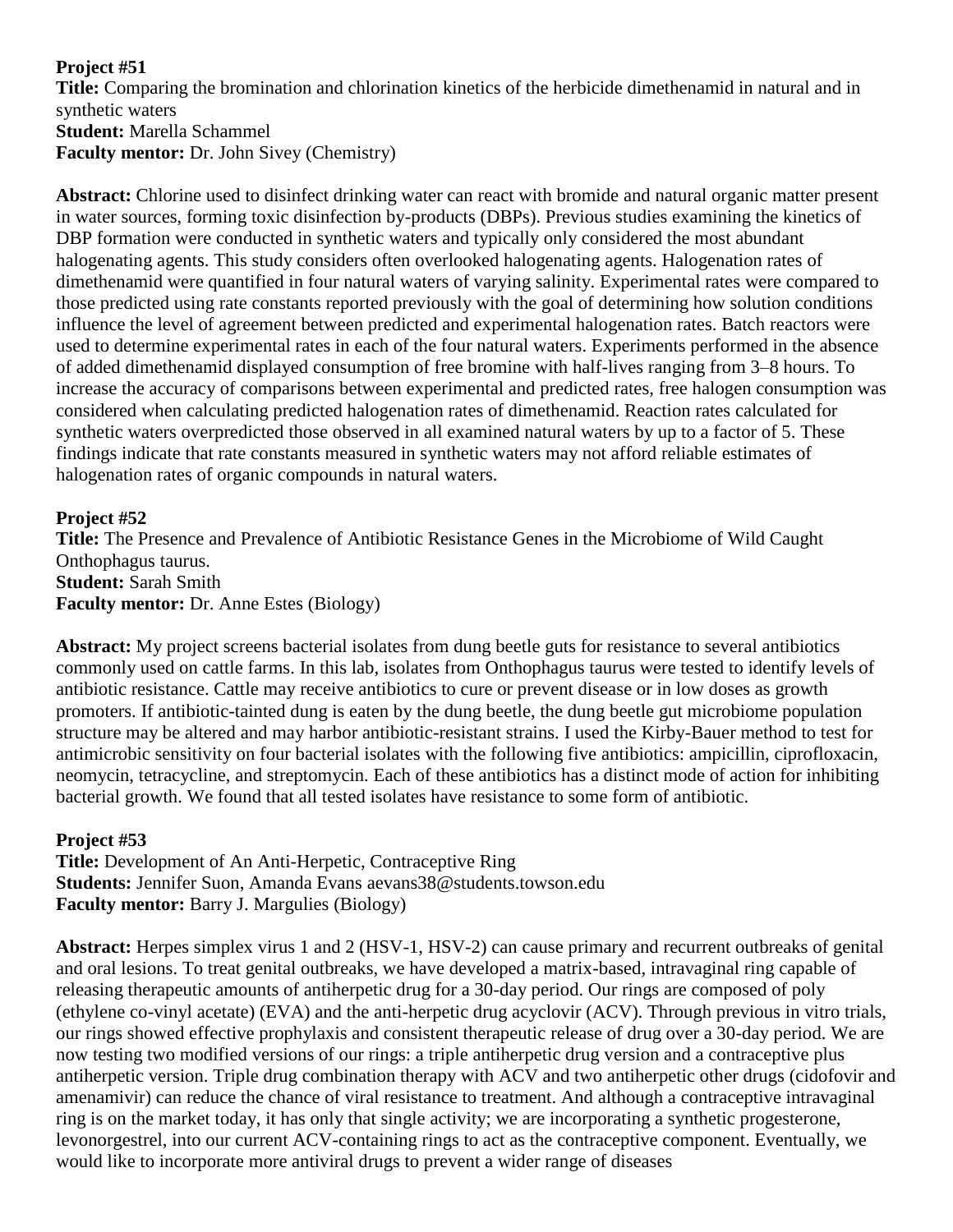### Project #**54 Title:** An Analysis of Meanings for Function Composition Supported By Written Curricula **Student:** Rachael Talbert **Faculty mentor:** Kristin Frank (Mathematics)

**Abstract:** Researchers continue to document students' difficulty understanding function composition and the implications these difficulties have on students' understanding of the chain rule. In these reports, researchers focus on students' ability to first recognize the need to compose two functions and then correctly perform the mechanics of the two-step process. However, these studies do not attend to the meanings the student has for the products of their actions; the composite function. We conducted a three-part study to explore students' meanings for the composite function. In the first part of the study, presented in this poster, we investigated the meanings for function composition supported by homework problems in Algebra II (n=2), Precalculus (n=3), and Calculus textbooks (n=3). In particular, we looked at the opportunities textbooks provided for students for students to think about the composite function. We coded each problem in three categories: notation, representation type, and the understanding of function composition supported by the problem. In this poster we share our findings including patterns amongst grade-level textbooks as well as how textbooks build the idea of function composition from Algebra II to Calculus.

#### . **Porject #55**

**Title:** The Effect of Large Mammal Herbivores on Plant Diversity **Student:** Veronica Tayviah **Faculty mentor:** Harald Beck (Biological Sciences)

**Abstract:** Various plots throughout trails of Cocha Cashu, a research site in Peru, were selected to test the effects of Tayassuidae (peccaries) on fern and sapling growth. The experiment was conducted from 2005-2009. Data was collected annually at each site. Each trail had seven plots: each plot was either opened or closed and either ferns or saplings were removed. Two plots (one open, one closed) had both ferns and saplings removed in year one. The amount of saplings, ferns, and palms that grew in the two enclosures where ferns and saplings were removed in year one will be counted in order to test whether or not there was more diversity in the enclosed plots compared to the open ones. It is predicted that more diversity will be found in the enclosed plots that are protected from herbivores.

### **Project #56**

**Title:** Improved HPLC Method for Rapid Analysis of Neurochemicals **Student:** Jacob Theismann **Faculty mentor:** Dr. Kathryn Nesbitt (Chemistry)

**Abstract:** Disorders that affect the brain such as depression can cause severe emotional stress and even suicide yet are poorly understood. Dopamine is an important neurotransmitter in the brain that is often associated with mood disorders. As a result of the blood-brain barrier, the chemical environment of the brain is not well represented in the blood stream, in comparison to other organs. To better monitor neurochemical dynamics such as dopamine, microdialysis is often used to sample the chemical environment of the brain which can then analyzed by variety of detectors. Ultra High-Performance Liquid chromatography (UPLC) coupled with mass spectrometry allows for co-quantification of many neurochemicals in a single sample. To reach sensitivities relevant to physiological processes, derivatization can be performed using benzoyl chloride. In this poster we will show a method for shortening the run time of derivatized neurochemicals on the instrument and increasing the throughput. To improve the run, we adjusted the sample's solvent and the liquid chromatography parameters. Previously, dopamine eluted in 8 minutes whereas in the method presented here, dopamine elutes in less than 1.5 minutes. Reducing the instrument run time saves the researcher time and allows for quicker analysis.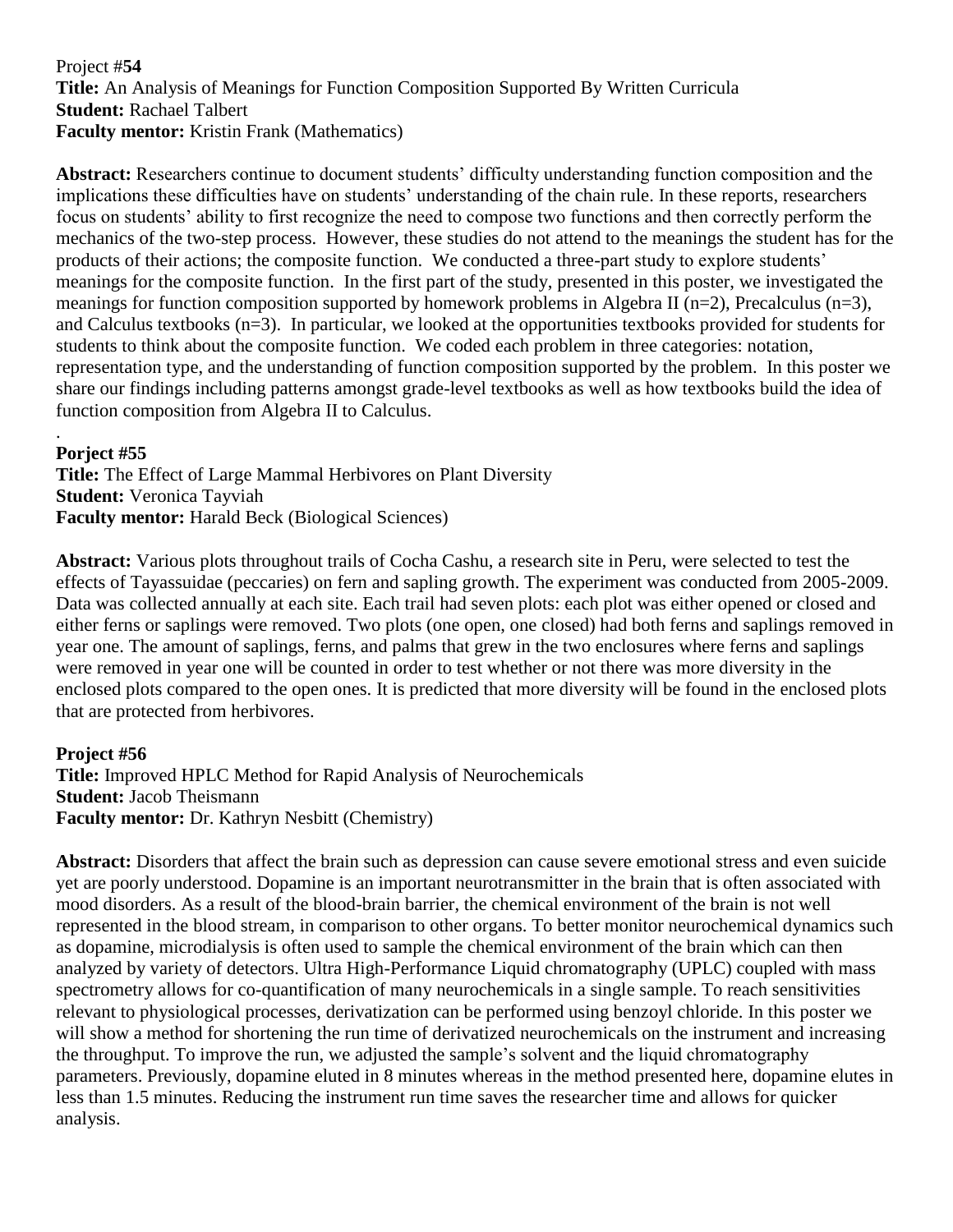### **Project #57**

**Title:** Effect of Lattice Mismatch Strain in Oxygen Deficient Strontium Titanate Films **Students:** Francis Walz, Francis Walz, Joseph Cartelli, Anton Wiggins, Rajeswari Kolagani **Faculty mentor:** Rajeswari Kolagani (Physics)

**Abstract:** My research project is an investigation of the structure and electronic properties of oxygen deficient epitaxial thin films of STO grown by Pulsed Laser Deposition. SrTiO3 (STO) is a quantum paraelectric material which exhibits electronic phenomena that are interesting for technological applications which include its use in semiconductor devices, and as a photocatalytic material. Varying the oxygen content in STO affects the crystal structure and electronic properties which are important for such applications. In oxygen deficient STO (SrTiO3 y), the valence of the titanium ion and the average ionic sizes are different from those of the stoichiometric form (SrTiO3), leading to structural and electronic changes. The initial phase of the project is focused on optimizing the film growth parameters to induce the maximum level of oxygen deficiency sustainable perovskite phase. We have also subjected the thin film to post-deposition thermal treatments in various gas ambients. Some post deposition thermal treatments are also designed to incorporate Fluorine into the films, which may replace oxygen vacancies or displace existing oxygen atoms. I will present our x-ray diffraction results that reveal the effects of varying growth conditions and post-deposition thermal treatments on the crystal structure of the oxygen deficient STO epitaxial thin films.

### **Project #58**

**Title:** Analyzing the Donation History Data for the Baltimore Humane Society **Student:** Jennifer Weiler **Faculty mentor:** Alexei Kolesnikov (Mathematics Department)

**Abstract:** This project was performed by a team of undergraduate students of Towson University's Applied Mathematics Laboratory. The primary goal of the project was to identify ways for the BHS to increase the donation revenue by analyzing the donation history data. My portion of the project was accomplished by crossreferencing the location of the donors with the U.S Census American Community Survey financial data and by providing estimates of the financial parameters for each of the donors. This task was performed in Python by computing the distances of each donor's geocoded address to the two nearest county subdivisions' centroids using the haversine formula. Weighted averages for each of the financial estimates affiliated with these centroids were added to each Maryland donor's profile. With the additional data of the financial estimates of each Maryland donor, regression tree analysis was used to predict whether a Maryland donor is a possible highcontributing donor. A possible high-contributing donor is a Maryland individual who is predicted to have an average annual donation amount greater than or equal to \$500, but whose average donation amounts the last five years were below \$500.